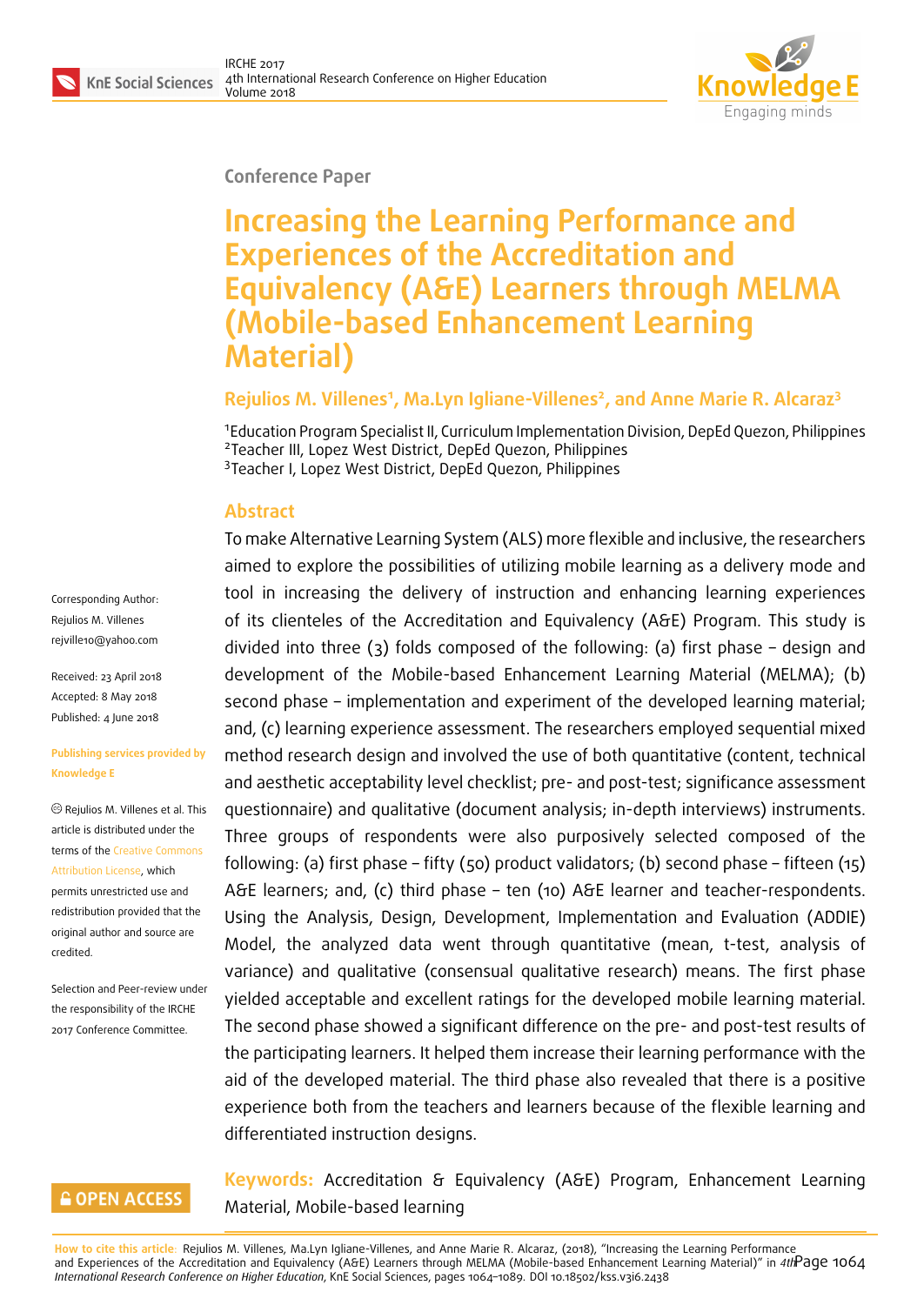## **1. Introduction**

The emergence of technology in the current education landscape provided a new horizon for its progress and development. It has shaped the situation in providing new learning milieus for the 21st century learners. Doors have opened in making learning available at different forms and modalities. It already crossed the boundaries of the impossibilities and making these possible. With this surfaced change, it has established a new horizon in the educational landscape bringing more significant changes to address meaningful and significant learning experiences.

This advent provided the world a clear view of seamless learning. It is a notion that highlights the act on connecting different learning efforts across various learning settings by leveling up mobile technologies to assist students in carrying out crossspace learning, anytime, anywhere [1]. Among the products of seamless learning are the mobile learning applications. It has taken the stage as one of the leading innovations in conveying new platforms in learning technologies. Mobile learning is a form of learning dealing with acquiring an[d](#page-20-0) obtaining educational content and information, focused on acquiring cognitive skills, or enhancing learning motivation through digital means in personal pocket devices, including smart phones [2], [3]. Correspondingly, it is learning involving the use of mobile technology, either alone or in combination with other information and communication technologies (ICT) t[o e](#page-20-1)n[ab](#page-20-2)le learning anytime and anywhere [4].

The needs for these technologies were brought out by various studies and literatures highlighting its significance in increasing learning experiences and student learning outcomes. This [s](#page-20-3)ignificance is not only exclusive to a particular learning group but also transcends adult learning. Mobile technologies are viewed as essential aspects of enhancing the overall learning experiences of both teachers and learners [5]. It also provides an easy access and learning viability for everyone as compared to computerbased instructions. Furthermore, mobile learning are relatively inexpensive opportunities (as the costs of mobile devices are lesser compared to computers an[d](#page-20-4) laptops) bearing multimedia content delivery and options, continuous and situated learning support, decrease in training costs, availability of communication options, and improving levels of literacy and numeracy for both young and adult learners [6], [7], [8], [9]. These research works show not only the needs but also how significant mobile learning is in adult learning.

Meanwhile, in the Philippines, current and innovative technologies [are](#page-20-5) [se](#page-20-6)en [a](#page-20-7)s [an](#page-20-8) important facet towards its progress and development. It was evidently seen in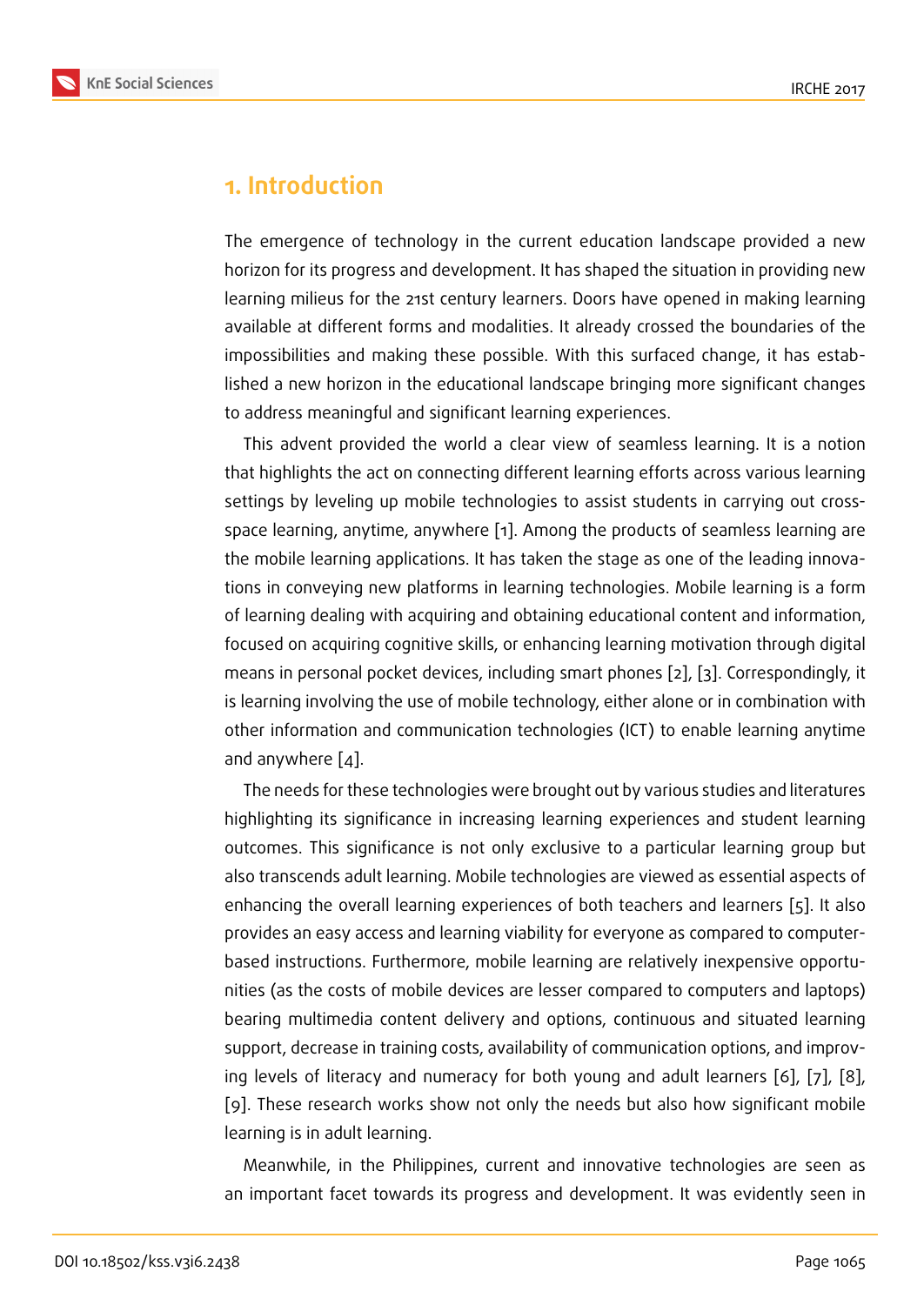the mandates of its Constitution where it conveyed the full utilization of technology towards national benefits [10]. In relation with the education sector, technology integration is also magnified through the Philippine Education for All 2015 Plan of Action by citing that the country's education shall promote its full utilization at all learning areas [11]. It further stressed [th](#page-20-9)at the government, through its education department, is banking its resources to provide technologies to create better opportunities and improve access to education [12].

The[se](#page-20-10) matters are not only seen in the formal school system, but also in all programs of the education department including the Alternative Learning System (ALS). Among its learning modalitie[s, b](#page-21-0)roadcast learning and eSkwela offer a wide array of technology incorporation to its curriculum implementation. In Department of Education (DepEd) Division of Quezon, technology integration is also seen as a vital and important aspect in increasing its performance in the Accreditation and Equivalency (A&E) Test. Since there is a big need in increasing the performance in the said national tests [13], technology will play a crucial role in enhancing its delivery capacities.

Correspondingly, it is recommended that the aforementioned notions on technology should be of use as part of the enhancement learning sessions of ALS [14]. Also, de[vel](#page-21-1)oping eLearning materials in ALS, designed for computer-based instruction, should be converted and be used in mobile technologies to enable every implementing district and learners utilize such supplementary learning materials. Correspo[nd](#page-21-2)ingly, utilizing various resources, including mobile technologies, in the enhanced learning sessions (ELS) and supplementation activities in ALS is highly recommended [15].

Using mobile learning technology in ALS is a new perspective particularly in the locale. Though there have been mobile technologies utilized in ALS [16], [17], [18], [19], it only resided as a supplemental material blending with other mult[ime](#page-21-3)dia resources and limited only with multiple choice-based short messaging service-type (SMStype). The advent of smartphone will pave way to the new generation of [m](#page-21-4)o[bile](#page-21-5) le[arn](#page-21-6)in[g i](#page-21-7)n ALS. Since the division is striving to increase its performance in the A&E test, utilizing mobile technology could be a milestone for the cited objective. Essentially, this action on maximizing mobile learning has the potential capacities in addressing the realization of the goals of inclusive and accessible education for all learners [7]. Further, it is recommended that mobile learning should be used as supplemental learning tools through the students' own mobile devices as it is very much ideal f[or](#page-20-6) individualized and informal learning [20], [21].

Bringing this type of learning technology in ALS is a significant milestone for its program implementation. [Its](#page-21-8) re[lev](#page-21-9)ance and significance in creating an effective learning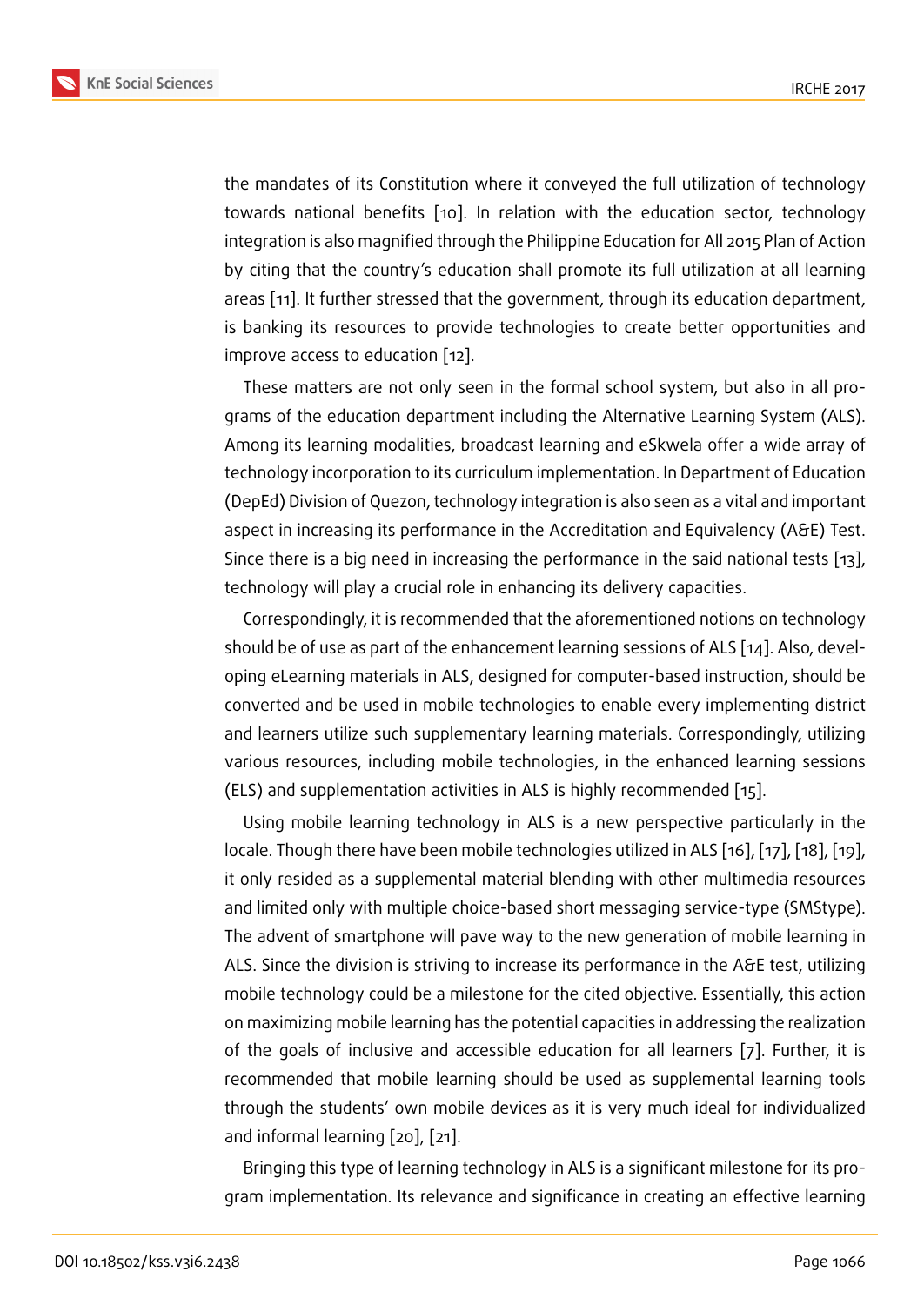



environment is shown. This will further open new doors for its implementers and learners to capacitate themselves in improving the A&E program. Correspondingly, helping the program to bring more flexible learning delivery mechanisms for the learners will be the utmost significance of this research undertaking. This will help ALS in reaching more clienteles through various flexible learning delivery mechanisms towards addressing its aim to achieve lifelong learning and functional literacy for all of its learners.

Hence, with the surfaced situation, the researchers dwelled on analyzing the possibility of utilizing mobile learning technologies in ALS, particularly with the A&E program. This research study aimed to develop a mobile learning application designed as the Mobile-based Enhancement Learning Material (MELMA) for the A&E Program as a proposed tool and learning delivery mode. This will serve as a tool in increasing the performance of the A&E Test as incorporated in the Enhanced Learning Sessions (ELS) of the division. The developed application was subjected to the validation and evaluation process by its content, technical and aesthetic qualities. Correspondingly, it was tested and applied comparing the learners' performance under the mobile application and in the traditional flexible delivery mode (modular instruction) of the A&E program.

# **2. Objectives of the Study**

This study is a threefold mixed method research. The first phase resided on the design and development of the Mobile-based Enhancement Learning Material (MELMA). The second phase focused on the implementation and experiment of the developed learning material. Lastly, the third phase assessed the learning performance and experiences of the learners who underwent MELMA.

## **First Phase: Design and development**

- 1. What are the contents and features of the developed MELMA?
- 2. What are the testing results of the developed mobile application as assessed by the evaluators?
- 3. What are the validation results of the developed mobile application in terms of its content, technical and aesthetic qualities?
- 4. Is there a significant difference among the assessment results on the content, technical and aesthetic qualities of the developed mobile learning application?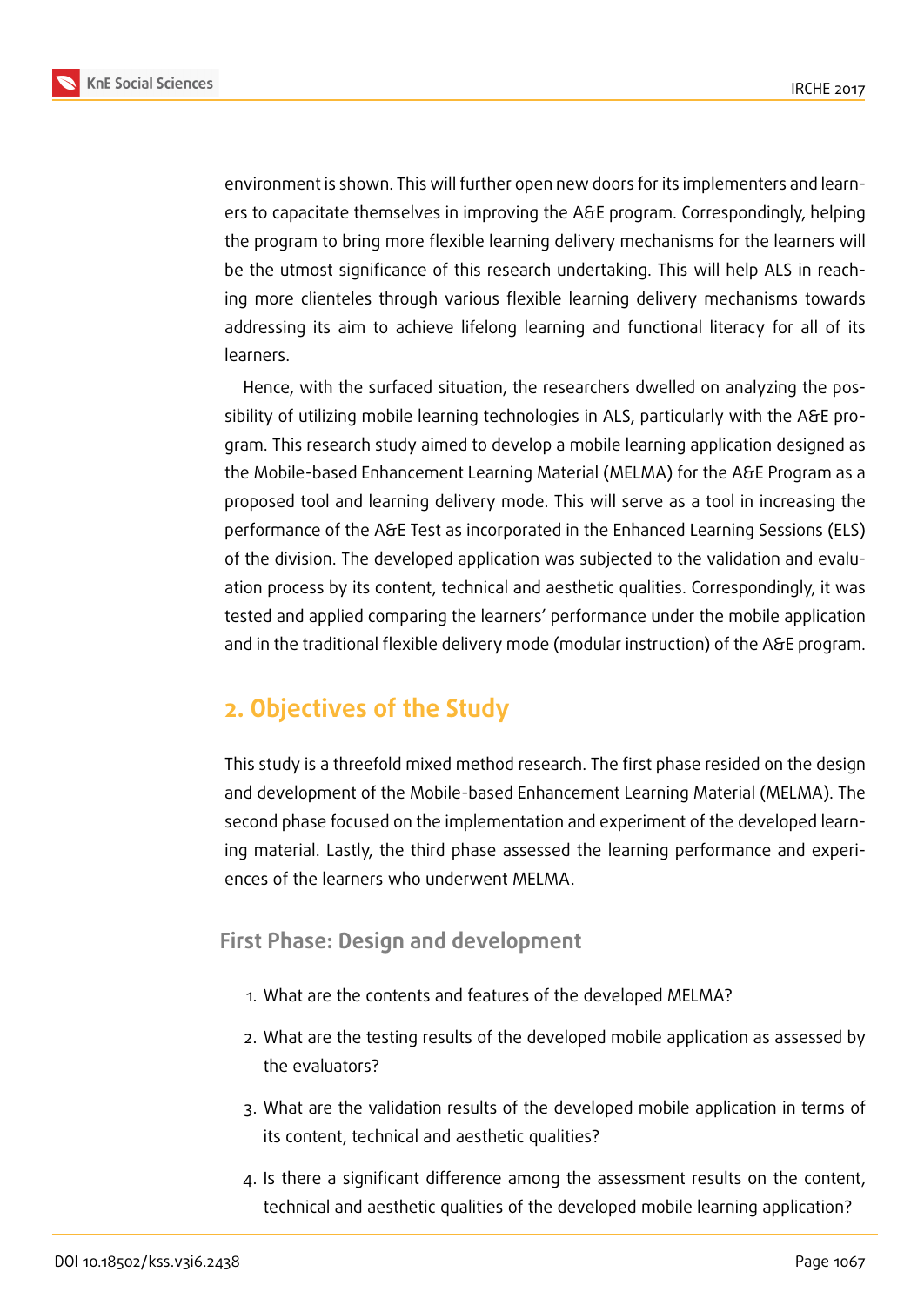### **Second Phase: Implementation and experiment**

- 1. Is there a significant difference between the pretest and posttest scores of the experimental group that MELMA has been applied to?
- 2. Is there a significant difference between the pretest and posttest scores of the controlled group that conventional flexible delivery method (modular instruction) has been applied to?
- 3. Is there a significant difference between the posttest scores of the experimental group that MELMA has been applied to and the controlled group that conventional flexible delivery method (modular instruction) has been applied to?

#### **Third Phase: Learning experience assessment**

- 1. What is the level of significance of the developed mobile learning application as assessed by its end-users in terms of its functionality, safety, economy, aesthetics, workability, and efficiency based on their learning experience?
- 2. Is there a significant difference among the evaluation results on the significance of the developed mobile learning application as assessed by its end-users?
- 3. What are the experiences of the teachers and learners in using MELMA?

# **3. Materials and Methods**

In this research undertaking, sequential mixed method research design is used. It involved the use of both quantitative (content, technical and aesthetic acceptability level checklist; pre- and post-test; significance assessment questionnaire) and qualitative (document analysis; in-depth interviews) data.

Sequential mixed method is a design in which quantitative and qualitative are sequentially done for data gathering. Specifically, this research used an explanatory sequential mixed method to collect quantitative data in the first phases of the study and then the results are used to build towards collecting qualitative data [22]. It is typically a "QUAN-qual" model that gives weight more on the quantitative approach and employs qualitative approach to magnify the former [23]. It is used to provide a general picture of the research problem through quantitative data and run at[ho](#page-21-10)rough analysis on the data through qualitative approach towar[ds](#page-22-0) refining, extending and explaining the general picture [24], [25].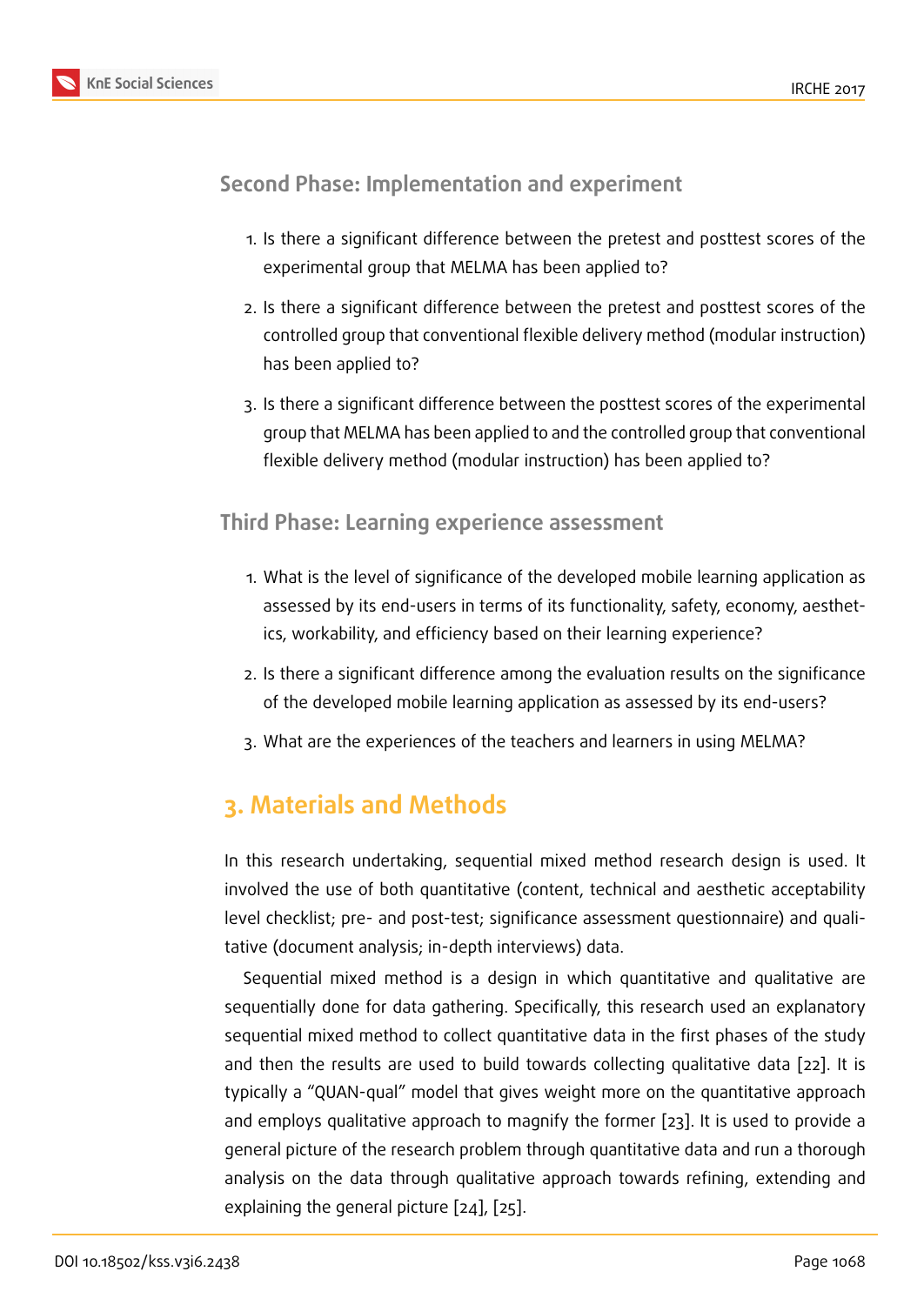The researchers resorted in having a threefold or multistrand mixed method research strategy. This is in correspondence with some mixed methods conducted in the locale [26] and in line with rationales presented by literatures [27], [28], [29]. The first phase is composed of quantitative and qualitative in nature, with much weight on the former. The second phase is a pure quantitative while the third one is a mixed of quantitativ[e an](#page-22-1)d qualitative with weight on the latter. Thus, making i[t th](#page-22-2)is [thr](#page-22-3)ee[fold](#page-22-4), multistrand research a sequential mixed method one.

### **First Phase: Design and development**

In this phase, the researchers designed and developed the mobile learning application. This phase followed the Analysis, Design, Development, Implementation and Evaluation (ADDIE) Model as a specific instructional model. Under analysis, the researchers conducted the following: (a) learners' analysis need; (b) instructional analysis; (c) creating instructional goals; and, (d) analysis of learning objectives. It is followed by the design phase which is constituted of the following: (a) design assessment; (b) courseware media and design; and, (c) instructional strategy. For the third part, the development phase, the researchers specifically followed the following sequence: (a) prototyping; (b) identifying technical specifications; (c) design walkthrough; (d) page and content design; (e) scripting; (f) graphic creation and presentation; and, (g) finalization of application. It is followed by the testing phase as the implementation of the study which corresponds to the following measures: (a) unit testing; (b) integration testing; (c) system testing; and, (d) acceptance testing. Lastly, for the evaluation phase, the researchers conducted the acceptability level testing and final revision of the developed application.

There are fifty (50) product evaluators for the first phase of the study. Purposively selected, these are composed of content validators (ALS implementers and leaders), technical validators (application and instructional materials developers) and aesthetic validators (digital and visual artists). With the use of a validation checklist [14], [30], the developed application was subjected for content, technical and aesthetic evaluations. For data analysis, mean and analysis of variance were used.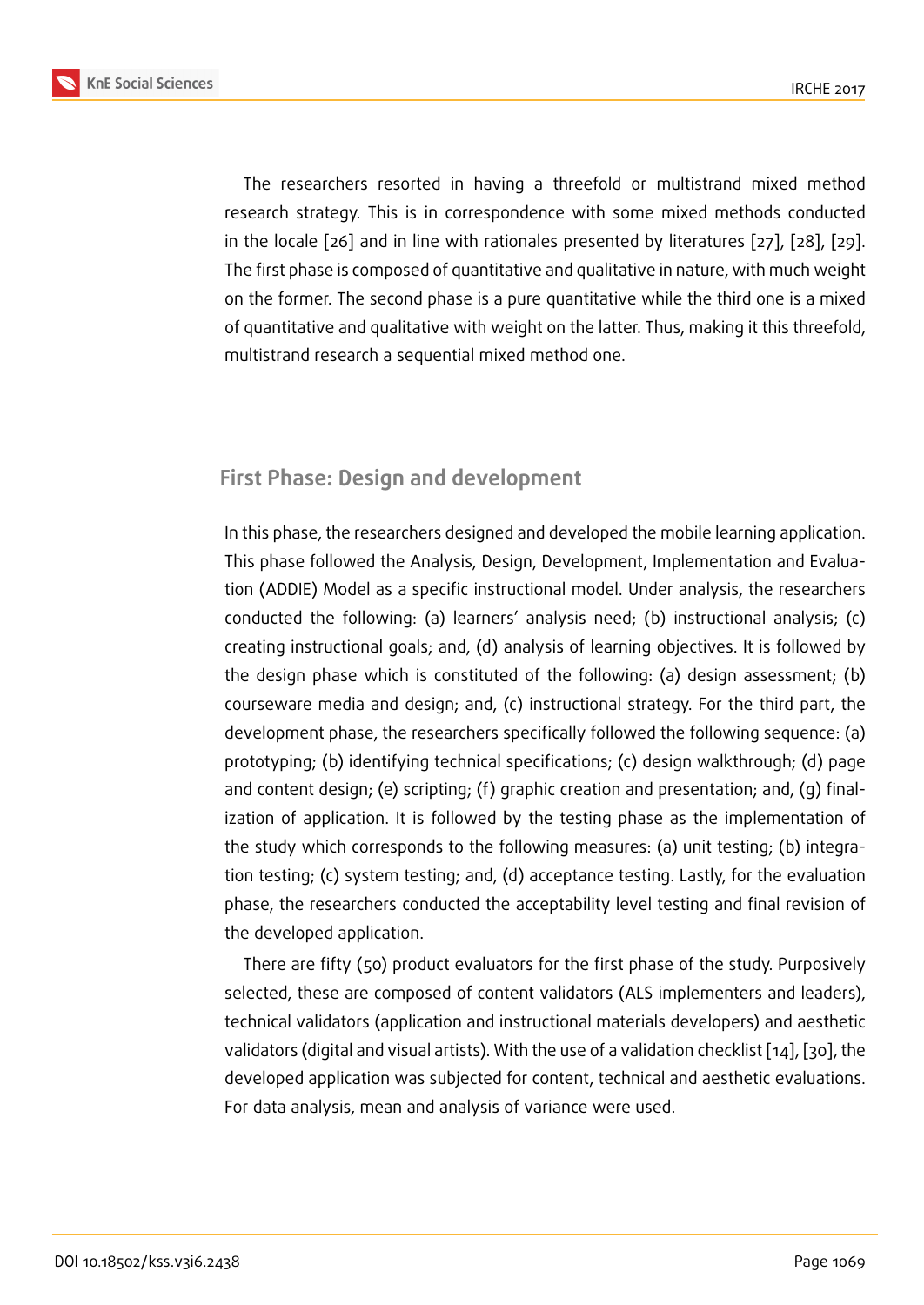#### **Second Phase: Implementation and experiment**

After the development of the mobile application, the researchers proceeded in its implementation. First, the researchers sought permission from the teachers and learners to be involved in this study. Secondly, an orientation was conducted highlighting its purpose, significance, and implementation plan. For thirty (30) days, the implementation was conducted as the first attempt to test the material. The implementation is only limited to one lesson in Learning Strand 2: Critical Thinking and Problem Solving, *Ang Ecosystem*, with pretest and posttest taken from the existing session guides and learning materials with 20 items each.

Before the implementation, a pretest was conducted for thirty (30) learners undertaking the modular instruction as their conventional flexible learning delivery mode. After the pretest, they are divided into two, one group who will take MELMA, and the other one for the modular instruction. Those under MELMA are receiving instructions and assessment activities in their mobile phones. After the conduct of the lesson, they are assessed using the posttest. Data collected was subjected to analysis using both t-test independent and dependent measures. The experiment design employed are patterned from research works on mobile learning experiments [31], [32], [33].

#### **Third Phase: Learning experience assessment**

In this phase, the researchers simply analysed the significance assessment and experience of the respondents. For the significance assessment, the researchers explored how significant the developed learning application is based from their experiences. It was assessed using an evaluation checklist comprised of functionality, safety, economy, aesthetics, workability, and efficiency determinants [34], [35]. After which, the researchers conducted an in-depth interview with the identified, purposively selected ten (10) respondents to qualitatively define and analyze their learning experience. In this phase, mean and analysis of variance were used for t[he](#page-22-5) qu[an](#page-23-0)titative data while consensual qualitative research technique for the qualitative data.

# **4. Results and Discussion**

The researchers dwelled on a threefold phase of research study. Each phase has its own specific problems. Hence, specific discussion of results is presented in the succeeding sections.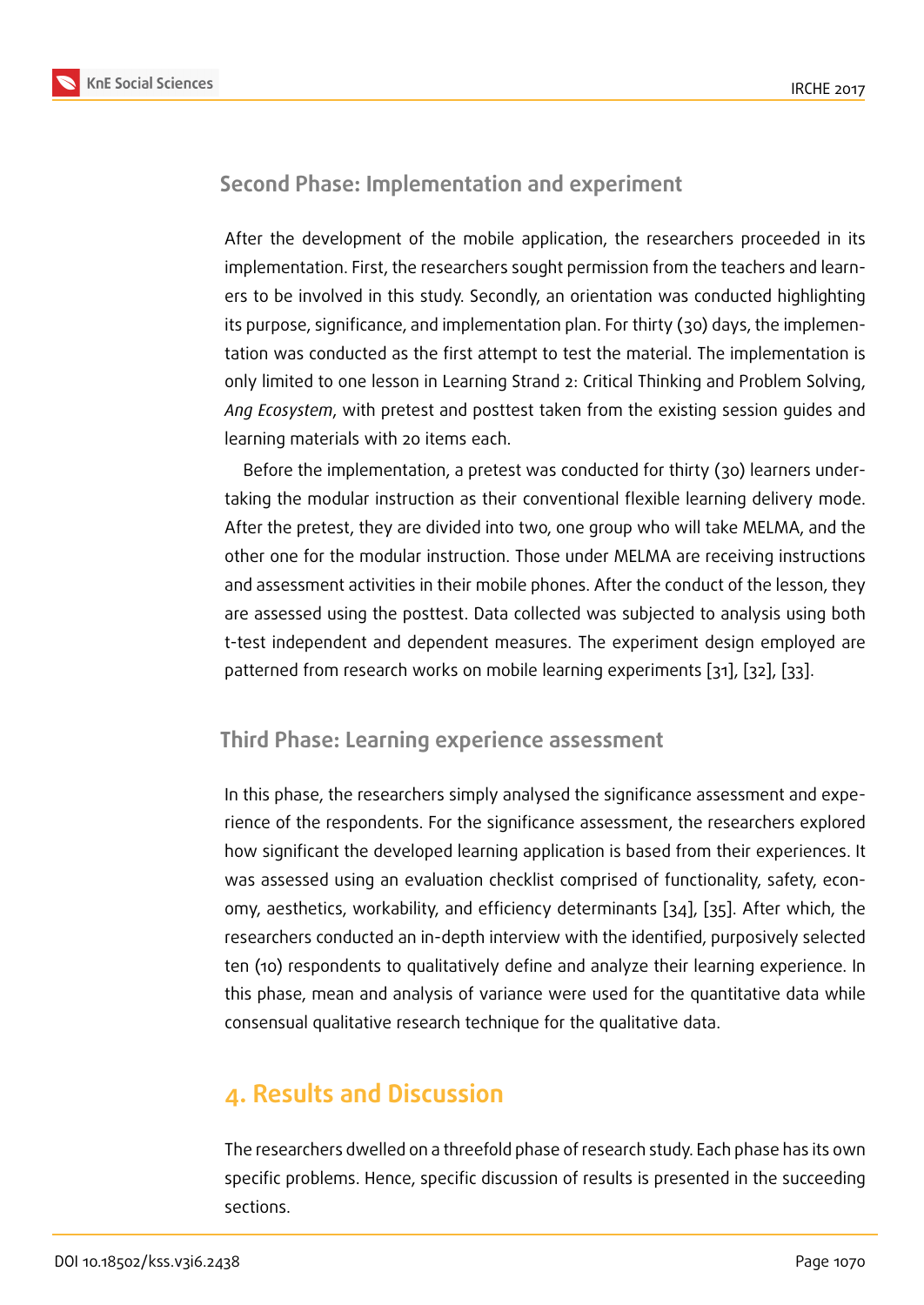#### **First Phase: Design and development**

#### **4.1. Contents and features of the developed mobile-based enhancement learning material (MELMA)**

The contents and features of the developed MELMA were primarily identified through the results of the documentary analyses, literature reviews and interviews. The qualitative data gathered were summarized categorically in order to construct the general outline of the target application.

There are three (3) major contents of the developed MELMA. These are the Enhancement Learning Materials, About ALS, and About this App. The first part is divided into four (4) parts which are listed as follows: (a) Item Rationalization; (b) Practice Test; (c) Weekly Assessment; and, (d) Feedback/ Inquiries. The content materials for this developed application focused on the second learning strand of the A&E Program, which is the Critical Thinking and Problem Solving. Each of the subjects under the item rationalization section has five  $(5)$  sets of questions with ten  $(10)$  item each, summing up to fifty (50) item questions. This made the item rationalization consisted of 100 items. Practice test, on the other hand, consisted of twenty (20) item each, making a total of forty (40) items. Lastly, the weekly assessment has twenty (20) items.

Considering various recommendations of local studies and reports [13], [14], [15], [36], [37], it stressed that there should be a focus on the second learning strand. Likewise, it stressed that there should be an effective conduct and implementation of the enhanced learning sessions (ELS) of ALS in DepEd Division of [Que](#page-21-1)z[on](#page-21-2) w[her](#page-21-3)e t[hes](#page-23-1)e [ma](#page-23-2)terials will be used. Hence, these literatures served as the backbone of this research undertaking in identifying the needed contents of this mobile application.

Aside from the contents, the researcher has identified the features of the developed mobile application for its effective content and material presentation. The features were presented in Table 1.

Depicted in Table 1 are the identified features of the developed application. The researcher categorized it into two (2), the content and technical features. The former has four (4) identified features while the latter has eight (8). The content features include the rationalization feedbacks, practice test activities, weekly assessment activities, and feedback and inquiry page. The technical features include the log in page,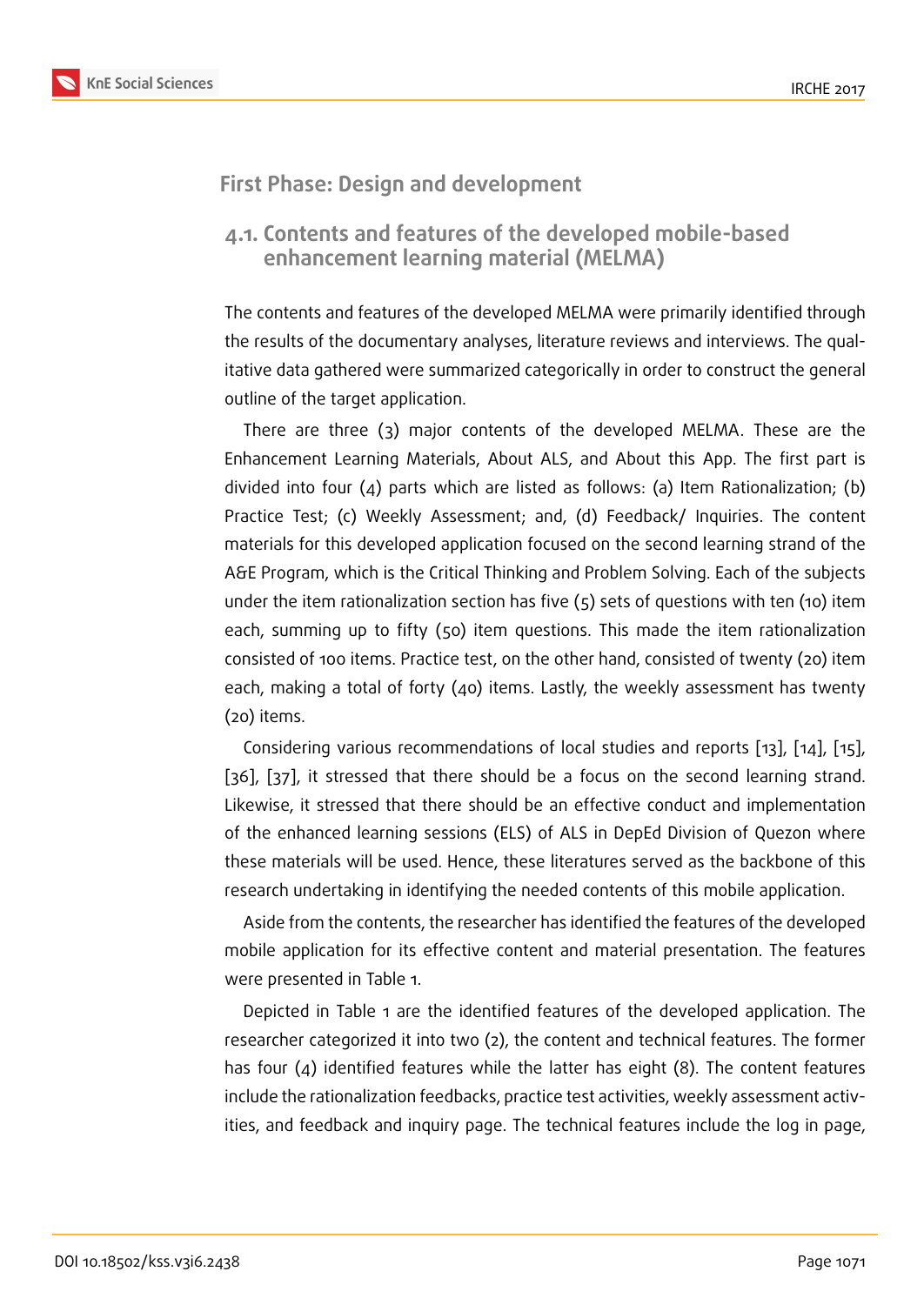| Area                       | <b>Features</b>                              | <b>Function</b>                                                                                                                                                                 |
|----------------------------|----------------------------------------------|---------------------------------------------------------------------------------------------------------------------------------------------------------------------------------|
| <b>Content Features</b>    | 1. Rationalization Page                      | Provides learners to review and<br>enhance their learning at their own<br>pace and time                                                                                         |
|                            | 2. Practice Test                             | Provides learners with various<br>practice test activities in LS2                                                                                                               |
|                            | 3. Weekly Assessment                         | Allows learners participate in the<br>assessment activities in a flexible<br>delivery setting                                                                                   |
| <b>Tech-nical Features</b> | 4. Feedback and Inquiry Page                 | Allows learners raise queries to<br>their teachers through mobile<br>platforms                                                                                                  |
|                            | 5. Log In Page                               | Permits the teachers to intend the<br>application to a particular learning<br>group                                                                                             |
|                            | 6. User Identification Page                  | Enable learners submit their names<br>to their teachers as they answer the<br>weekly assessment activities                                                                      |
|                            | 7. Section Back and Exit Buttons             | Allows the user to go back or exit a<br>particular page/section                                                                                                                 |
|                            | 8. Scrollable Page                           | Permits the user to scroll up and<br>down the page if the content is too<br>long                                                                                                |
|                            | 9. Weekly Updates (Contents and<br>Features) | Allows teachers to update all the<br>contents particularly the practice<br>test and the weekly assessment<br>activities                                                         |
|                            | 10. Easily Transferrable                     | Enable the application to be<br>transferred through Bluetooth,<br>SHAREit, Messenger, and Email                                                                                 |
|                            | 11. User-Friendly Interface                  | Linear layout for easy navigation<br>Single button/ tabs per page/<br>section Can work on portrait and<br>landscape orientations                                                |
|                            | 12. Mobile-Friendly Application              | Small file size and can be updated in<br>both WiFi and mobile data Works on<br>Android and its earlier versions<br>Does not need internet connection<br>in doing the activities |

TABLE 1: Features of the Developed MELMA.

user identification page, section back and exit buttons, scrollable pages, weekly automatic updates, easily transferable, user-friendly interface and mobile-friendly. Also, presented in the table are its specific functions of the developed MELMA.

The identified characteristics were taken from the recommendations of various research undertakings on providing a new learning environment though mobile learning technology [38]. With the technical features identified, the developed application is also perceived to be providing more meaningful learning experiences to the learners [5]. Moreover, t[his](#page-23-3) also conforms to some research findings [8] that mobile learning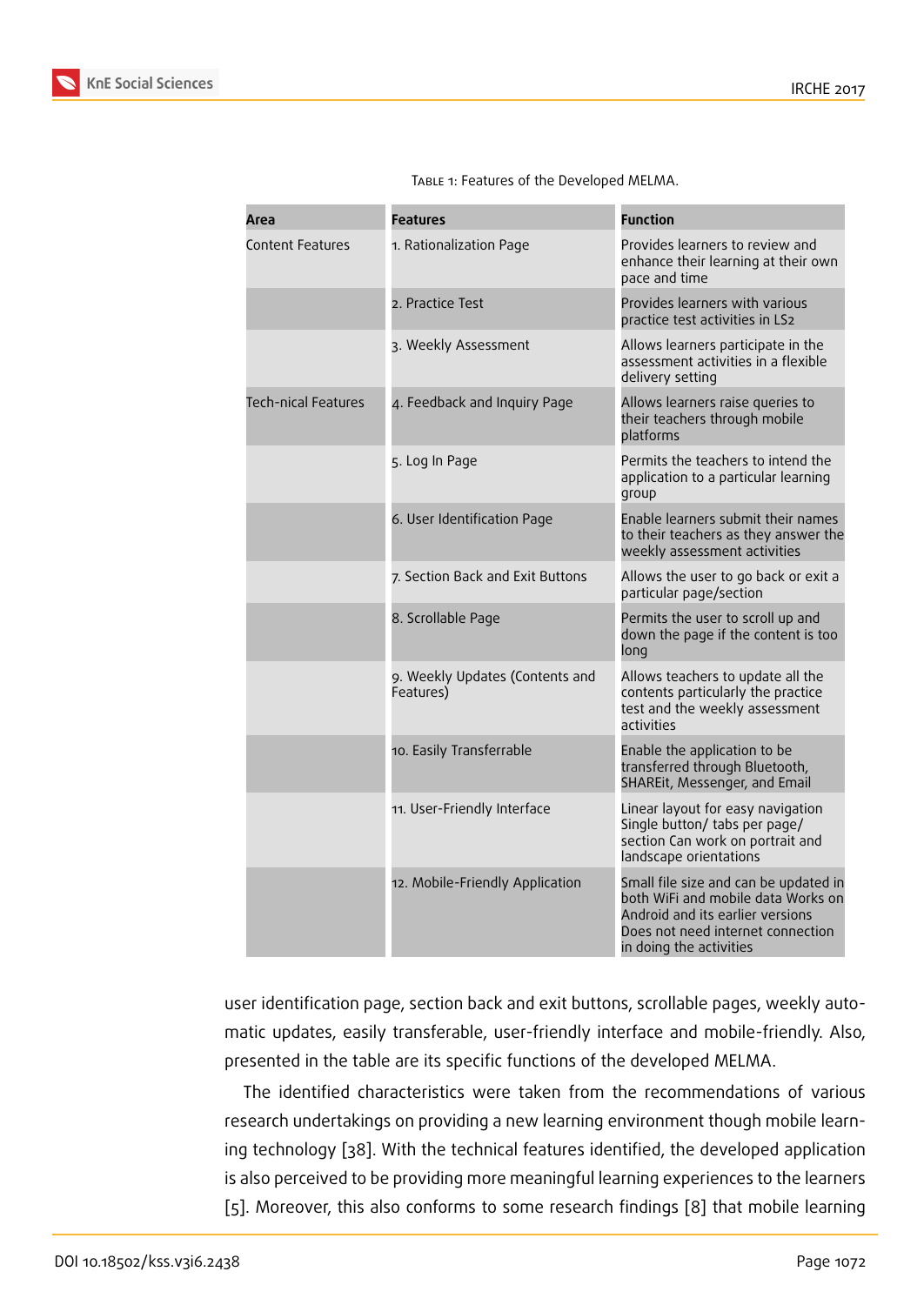

is a significant act in enhancing the learning capacities of adult learners, like the ones enrolled in the A&E Program of ALS. Accordingly, these technologies helped adult learners to widen their access to various opportunities in learning and maximize their chances in acquiring the essential digital skills of the  $21^{st}$  century.

# **4.2. Testing results of the developed mobile-based enhancement learning material (MELMA)**

The data presented below are the gathered technical specifications of the developed MELMA based on the testing and validation of the concerned respondents.

| Area                          | <b>Specification</b>                                                                                   | <b>Description</b>                                                                                                          |
|-------------------------------|--------------------------------------------------------------------------------------------------------|-----------------------------------------------------------------------------------------------------------------------------|
| Technology                    | Mobile Technology                                                                                      | The technology used for cellular<br>communications commonly<br>characterized as a handheld device                           |
| Form                          | Mobile Learning Application                                                                            | A type of electronic learning<br>(eLearning) following the principles<br>of seamless learning                               |
| Medium                        | <b>Smart Phones</b>                                                                                    | A mobile phone with advanced<br>operating systems combining the<br>features of a computer and a<br>handheld device          |
| Type                          | Hybrid (Content Delivery,<br>Assessment Instruments,<br>Performance Support, Social<br>Learning)       | How the application is presented<br>and delivered as a learning platform                                                    |
| Architecture                  | <b>Hybrid Application</b>                                                                              | Mobile interface is presented as a<br>native app but is developed through<br>the web (a cross-platform<br>development)      |
| Authoring Tools               | Combination (Make Me Droid,<br>Basics of HTML5)                                                        | Utilized the features of the online<br>application builder and aided<br>through scripting some designs,<br>layout and parts |
| Operating System (OS) Android |                                                                                                        | Can be used also in earlier versions<br>of Android and in iOS (through<br>application conversion)                           |
| <b>File Size</b>              | 5.1mb                                                                                                  | Small file size to allow for<br>installation and utilization even with<br>local and/or cheap smartphones                    |
| Updates                       | Anytime                                                                                                | Can be updated anytime through<br>WiFi or Mobile Data Connection<br>(does not need third party plug-ins)                    |
| Physical Appearance           | Orientation; High Contrast; Screen<br>Reader, Keyboard Support, Haptic<br>Feedback, App Switch Support | Liquid display; Light and dark<br>contrast; All applicable                                                                  |

Table 2: Technical Specifications of the Developed MELMA Based on the Testing Results.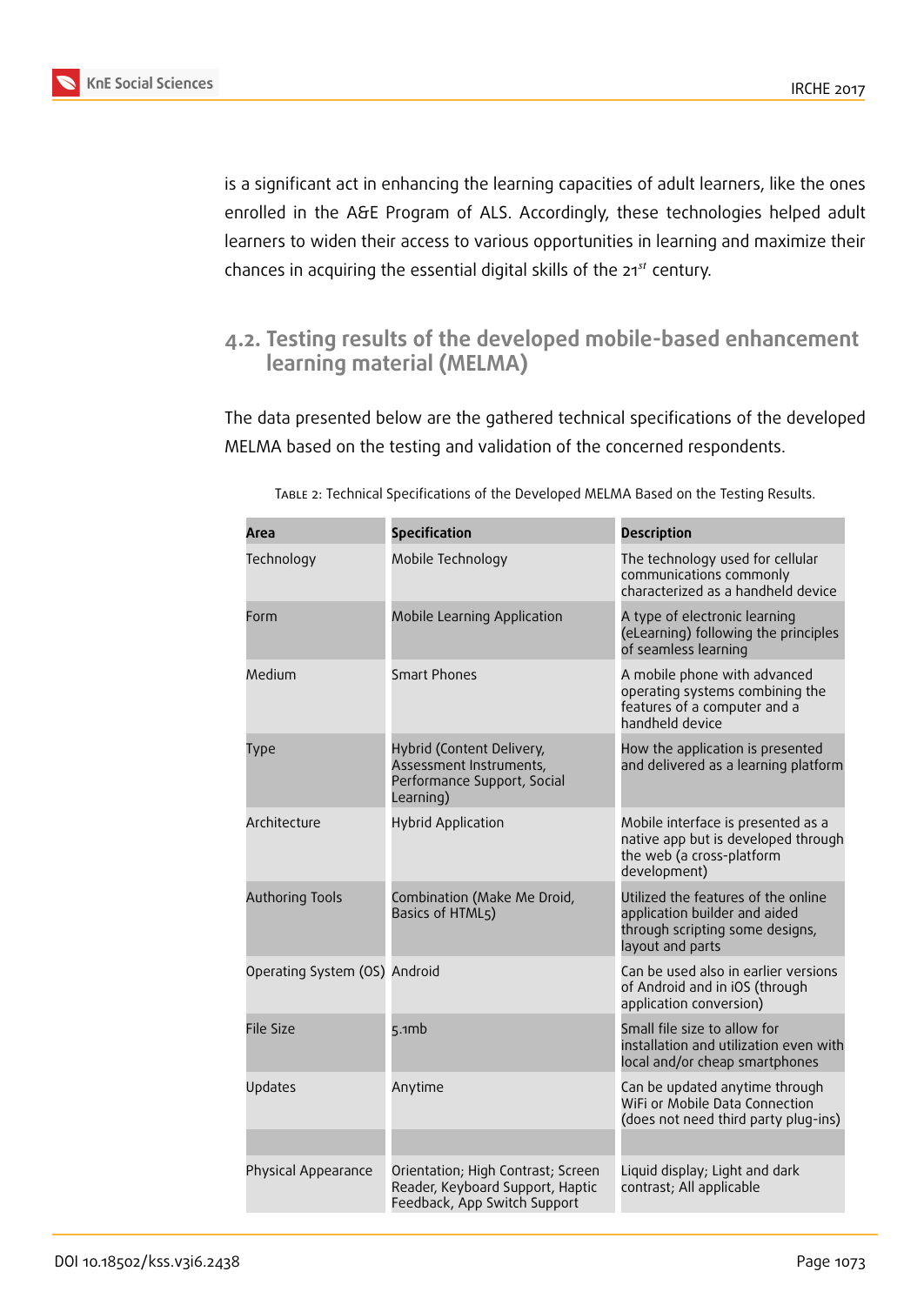Basically, MELMA is a mobile learning application utilizing the smartphones as its medium. However, it is a combination of various types of mobile learning. MELMA is a combination of content delivery (classic delivery of courseware that are pagebased, and enable users access and study when they want to), assessment instruments (designed for quick assessment that can serve as records of learning performance), performance support (access a particular material for task completion), and social learning (application that allows for social interaction and collaboration towards learning) [39]. The mobile learning application is designed under the hybrid application architecture (build up and function are same with native apps but data interfaces are through web) [39]. This architecture aided the researcher to continuously upload and update th[e c](#page-23-4)ontent and learning activities to the application. Its authoring tools are also a combined one utilizing the present features of the Make Me Droid as an online application buil[de](#page-23-4)r aided with the scripting from basic HTML5.

# **4.3. Validation results of the developed mobile-based enhancement learning material (MELMA)**

Based from the evaluation results for the level of acceptability of the developed mobile learning application, it received a high validation rating for its content, technical and aesthetic qualities. The researcher summarized the validation results to get the overall rating of the developed material. This is to identify the general acceptability level of the developed application to let the readers and users easily recognize its overall rating as anchored on some studies which the researchers ventured into [14], [34], [35], [40], [41].

Table 3 shows the summarized acceptability results for the overall evaluation rating of the developed MELMA. Each rating for the content, technical an[d ae](#page-21-2)s[the](#page-22-5)ti[c qu](#page-23-0)al[itie](#page-23-5)s [are](#page-23-6) likewise presented.

The data presented that the developed MELMA is of excellent level. It received a mean rating of 4.27 interpreted as excellent. The content quality received the highest rating among the three (3) criteria. The evaluators gave it a 4.46 mean score categorized under the excellent mark. Meanwhile, the technical quality and the aesthetic quality both received the same mean score of 4.17 dubbed as good. This only show that the developed mobile learning application has content, technical and aesthetic qualities.

The content quality of the developed learning application received a high mean score. This should be highlighted for it consist the most important aspects in developing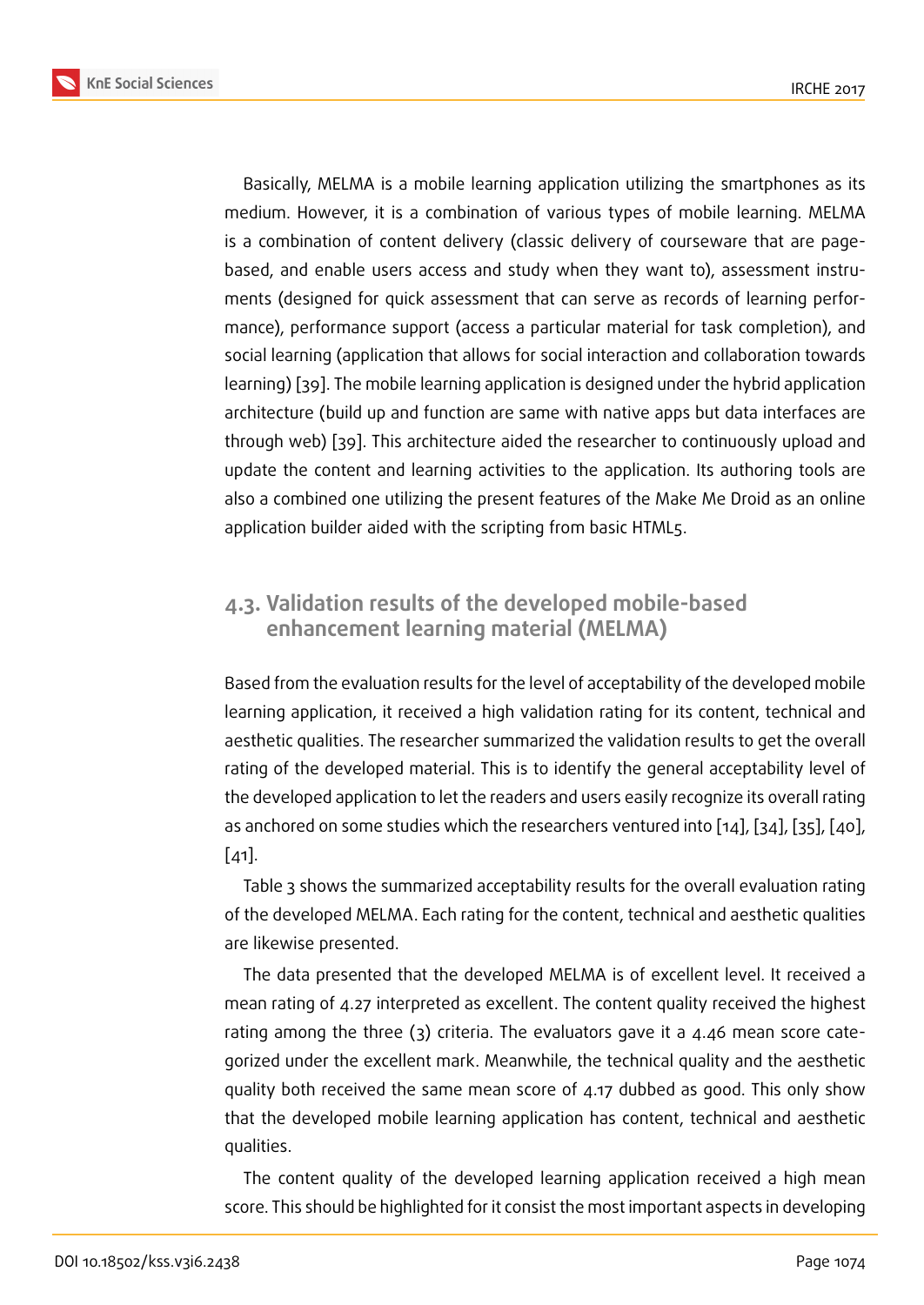| Criteria                         | <b>WM</b>                                            | VI | R   |  |  |  |
|----------------------------------|------------------------------------------------------|----|-----|--|--|--|
| Content Quality                  | 4.46                                                 | E  | 1   |  |  |  |
| Technical Quality                | 4.17                                                 | G  | 2.5 |  |  |  |
| <b>Aesthetic Quality</b>         | 4.17                                                 | G  | 2.5 |  |  |  |
| Total                            | 4.27                                                 | E  |     |  |  |  |
| Legend:                          |                                                      |    |     |  |  |  |
|                                  | WM: Weighted Mean $4.21$ - 5.00: Excellent (E)       |    |     |  |  |  |
|                                  | VI: Verbal Interpretation $3.41$ - $4.20$ : Good (G) |    |     |  |  |  |
| R: Rank 2.61 – 3.40: Average (A) |                                                      |    |     |  |  |  |
| 1.81 - 2.60: Inadequate (I)      |                                                      |    |     |  |  |  |
| 1.00 - 1.80: Poor $(P)$          |                                                      |    |     |  |  |  |

Table 3: Acceptability Rating of the Developed MELMA based on the Validation Results.

mobile learning applications [42]. Likewise, its elements should be well presented to make it more effective [43]. It should also augment the learning process to enable more significant learning experiences for the learners  $[44]$ . On the other hand, technical quality should not pose as th[rea](#page-23-7)ts for its complexities to its end-users [42]. It should be technically effectiv[e to](#page-23-8)o to make it as the framework in delivering the essence of technology-aided learning materials [14], [44], [\[45](#page-23-9)]. Correspondingly, making the mobile learning application more relevant is through making its visuals a[nd il](#page-23-7)lustrations presented effectively, hence, aesthetic quality is needed [46]. It is also noted that this action will make the learning trans[miss](#page-21-2)io[n m](#page-23-9)or[e m](#page-23-10)eaningful and significant  $[47]$ . Thus, making the aesthetic quality an important element an[d as](#page-23-11)pect of the design and development process for instructional materials.

#### **4.4. Significant difference among the assessment results on the acceptability level of the developed MELMA**

The researcher also identified the significance difference among the assessment results on the mean scores of the acceptability level of the developed learning application. This consisted of the mean ratings of the content, technical and aesthetic qualities of the developed MELMA. Presented in Table  $4$  is the result of the statistical testing using the one-way Analysis of Variance (ANOVA).

Because the computed value of F is 3.864 and it does not exceed the 5.79 tabulated value at  $\alpha$  = 0.05 level, the researcher fails to reject the null hypothesis. This means that there is no significant difference among the assessment results on the content, technical and aesthetic qualities of the developed MELMA.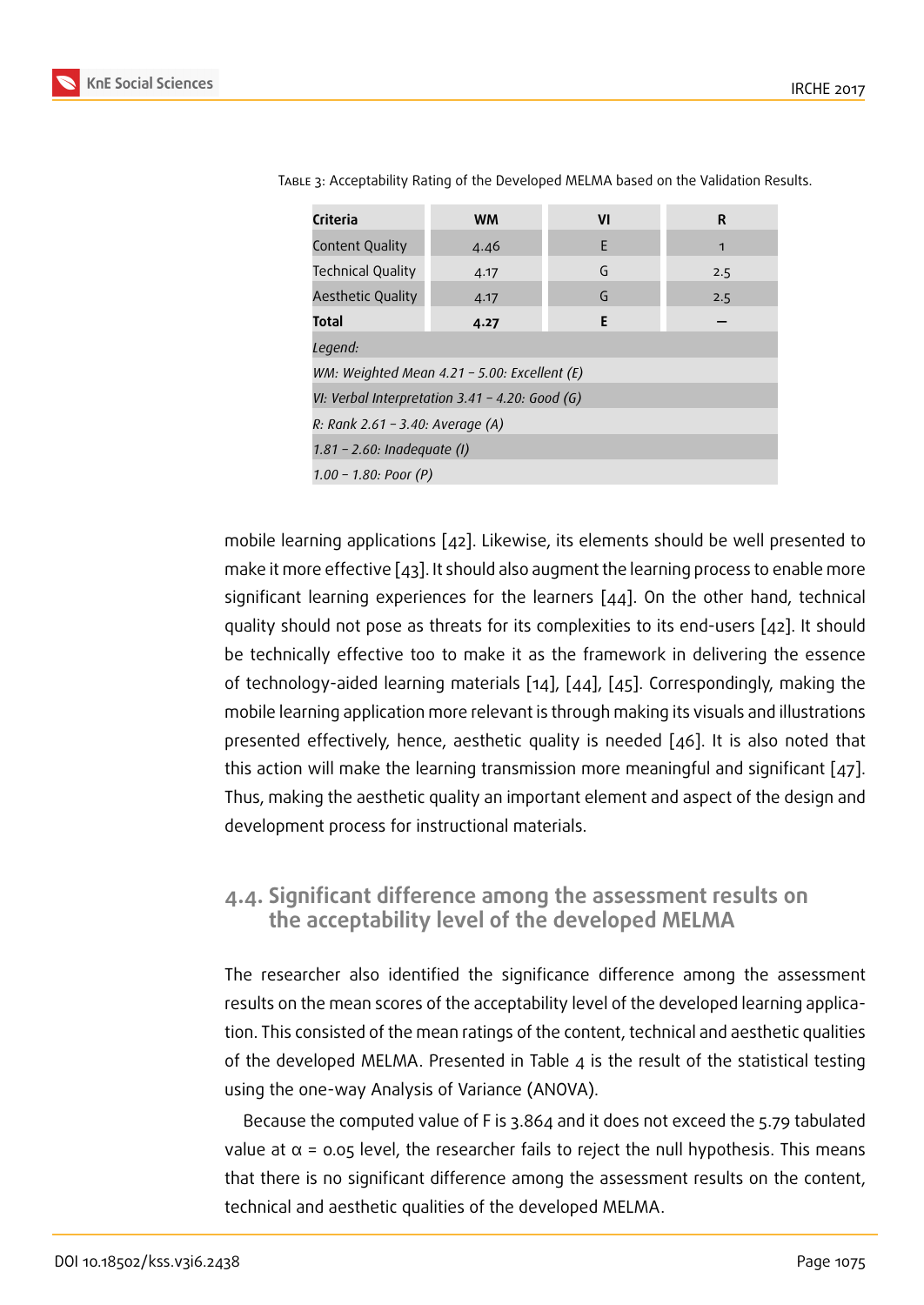

| <b>Variable</b> | <b>SS</b> | df | <b>MS</b> | <b>F-Value</b> | <b>F</b> Crit   | <b>Decision</b>              |
|-----------------|-----------|----|-----------|----------------|-----------------|------------------------------|
| Between         | 0.17      | 2  | 0.087     | 3.684          | 5.79            | No significant<br>difference |
| Within          | 0.12      |    | 0.024     |                | $\alpha$ = 0.05 |                              |
| Total           | 0.29      |    |           |                |                 |                              |

Table 4: Significant Difference Among the Acceptability Rating of the Developed MELMA .

This implies that the validators have evaluated the mobile learning application in a consistent manner. They have assessed consistently the MELMA with a high acceptability rating for each criterion. It can be seen in the range of the mean scores received by the three (3) identified criteria. Likewise, this proves that the developed mobile learning application is of high regard and quality based on the judgement of the validators statistically.

**Second Phase: Implementation and experiment**

# **4.5. Difference between the pretest and posttest scores of the experimental group**

Table 5 shows the difference between the pretest and posttest scores of those undertaking MELMA or the experimental group.

|                   | <b>Test</b> | $\overline{x}$ | <b>SD</b> | df | Comp T | Crit T | Int                       |
|-------------------|-------------|----------------|-----------|----|--------|--------|---------------------------|
| Experi-<br>mental | Pre         | 2.20           | 1.47      | 14 | 35.71  | 2.145  | Significant<br>difference |
|                   | Post        | 17.73          | 0.96      |    |        |        |                           |

Table 5: Difference Between the Pretest and Posttest Scores of the Experimental Group (MELMA).

The computed t value is 35.71 which is higher than the critical t value of 2.145. This signifies that there is a significant difference between the pretest and posttest results after introducing MELMA in the delivery of the lesson. This also means that MELMA can be an essential learning tool and delivery mode in preparing learners for the A&E Test.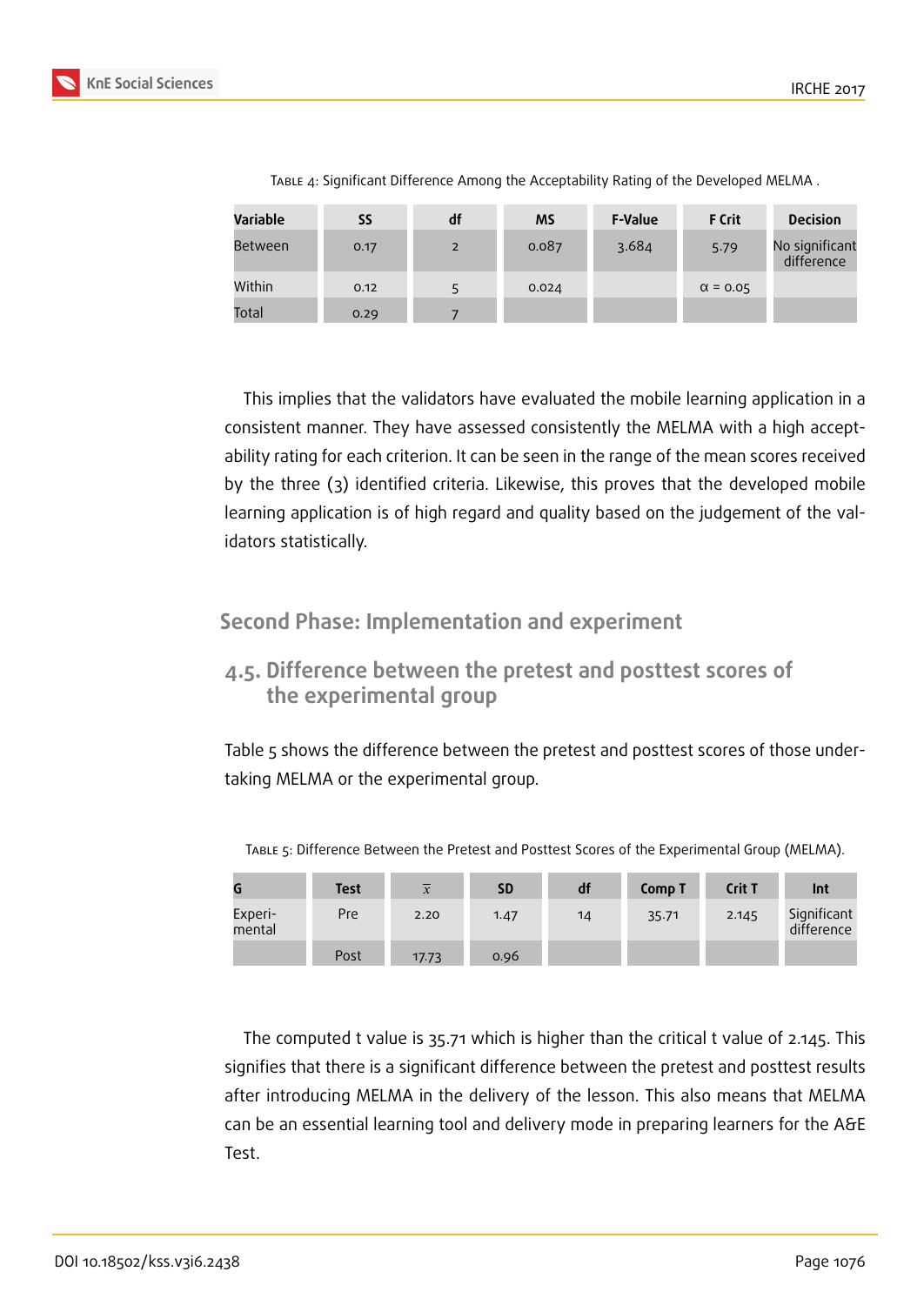

# **4.6. Difference between the pretest and posttest scores of the controlled group**

Table 6 shows the difference between the pretest and posttest scores of those undertaking the conventional flexible learning delivery, the modular instruction, as the controlled group.

Table 6: Difference Between the Pretest and Posttest Scores of the Controlled Group (Modular Instruction).

|             | <b>Test</b> | $\overline{x}$ | <b>SD</b> | df | Comp T | Crit T | Int                       |
|-------------|-------------|----------------|-----------|----|--------|--------|---------------------------|
| Con-trolled | Pre         | 2.60           | 1.35      | 14 | 23.13  | 2.145  | Significant<br>difference |
|             | Post        | 14.80          | 1.21      |    |        |        |                           |

Under the modular instruction, the computed t value is 23.13 which is higher than the critical t value of 2.145. It depicts that there is a significant difference between the pretest and posttest results. This means that the conventional flexible learning delivery, the modular instruction, is effective as it helps out learners in their own pace and mode.

## **4.7. Difference between the posttest scores of the experimental and controlled group**

To further analyze the gathered data, the posttest scores of the two groups shall be compared. This will determine it there is a significant difference on the results of those who have taken MELMA and the conventional modular instruction as flexible learning delivery in ALS.

Table 7: Difference Between the Posttest Scores of the Experimental Group (MELMA) and Controlled Group (Modular Instruction).

|                 | <b>Test</b> | $\overline{x}$ | <b>SD</b> | df | Comp T | Crit T | Int                       |
|-----------------|-------------|----------------|-----------|----|--------|--------|---------------------------|
| Expe-<br>riment | Post        | 17.73          | 0.96      | 28 | 7.36   | 2.048  | Significant<br>difference |
| Con-trolled     | Post        | 14.80          | 1.21      |    |        |        |                           |

The computed t value is 7.36 which is higher than the critical t value of 2.048. This signifies that there is a significant difference between the posttest scores of the groups under MELMA and modular instruction. This shows that the developed learning application is effective in comparable with the conventional flexible delivery mode which is the modular instruction. Though both yielded significant difference on their pretest and posttest results, MELMA has taken an edge on the modular instruction. This also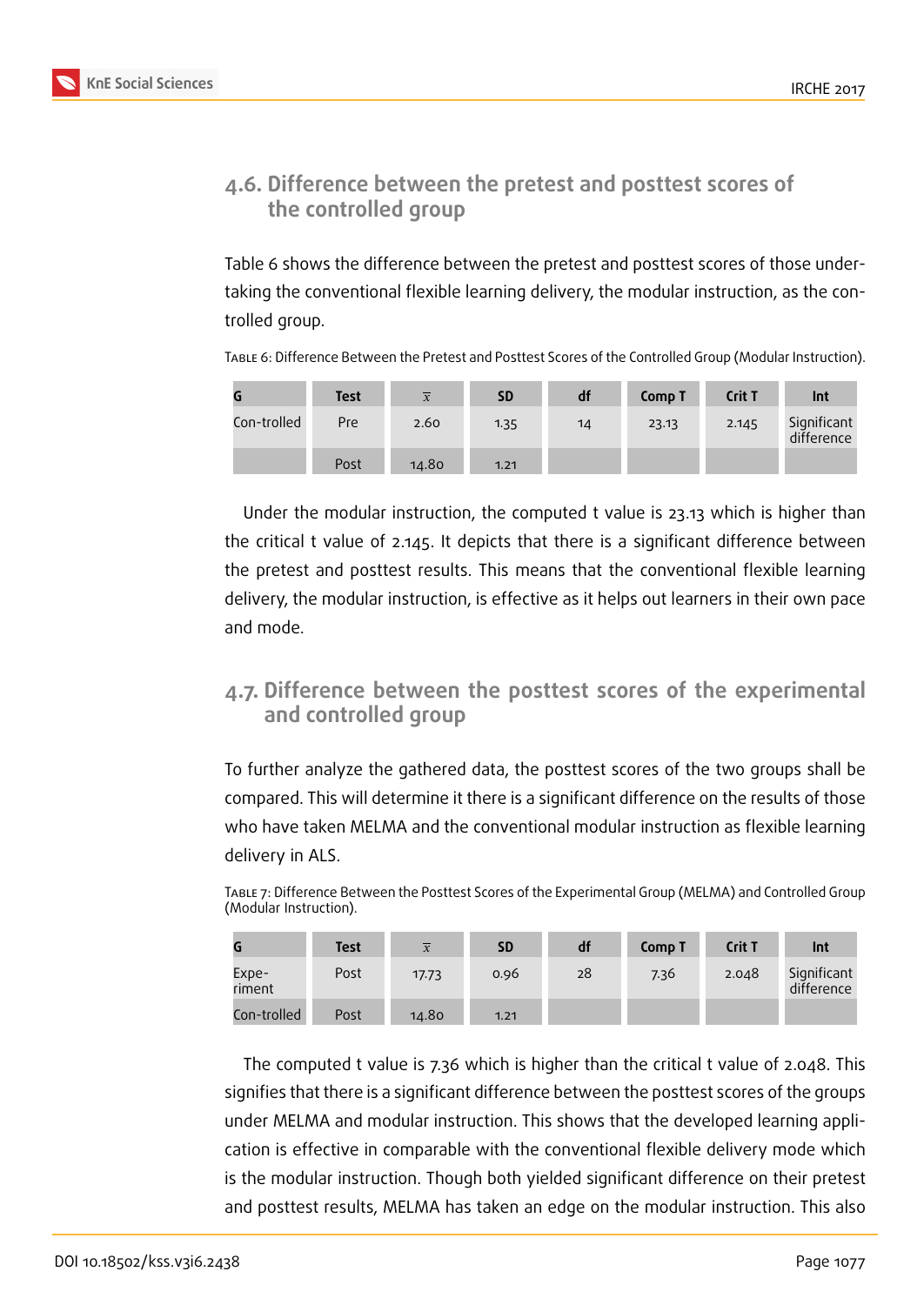corresponds to the notions that mobile learning is an effective learning intervention for adult learners [48], [49], [50], improving attitudes towards learning [51], enhancing learning strategies [52], and, continuous learning [53].

# **Third Phase: L[ea](#page-24-0)[rn](#page-24-3)[ing](#page-24-1) [exp](#page-24-2)erience asse[ssm](#page-24-4)ent**

# **4.8. Significance assessment on the developed MELMA**

Meanwhile, the researchers have presented the summarized data for the overall significance assessment results for the developed MELMA in Table 8.

| Criteria                                 | <b>WM</b>                               | VI | R              |  |  |  |
|------------------------------------------|-----------------------------------------|----|----------------|--|--|--|
| Functionality                            | 4.36                                    | PS | $\overline{3}$ |  |  |  |
| Safety                                   | 4.23                                    | PS | 5              |  |  |  |
| Economy                                  | 4.32                                    | PS | 4              |  |  |  |
| <b>Aesthetics</b>                        | 4.05                                    | SS | 6              |  |  |  |
| Workability                              | 4.58                                    | PS | 1              |  |  |  |
| Efficiency                               | 4.45                                    | PS | $\overline{2}$ |  |  |  |
| <b>PS</b><br><b>Total</b><br>4.33        |                                         |    |                |  |  |  |
| Legend:                                  |                                         |    |                |  |  |  |
| WM: Weighted Mean                        |                                         |    |                |  |  |  |
| VI: Verbal Interpretation                |                                         |    |                |  |  |  |
| R: Rank                                  |                                         |    |                |  |  |  |
| 4.21 - 5.00: Perfectly Significant (PS)  |                                         |    |                |  |  |  |
| 3.41 – 4.20: Slightly Significant        |                                         |    |                |  |  |  |
| 2.61 - 3.40: Average (A)                 |                                         |    |                |  |  |  |
| 1.81 - 2.60: Slightly Insignificant (SI) |                                         |    |                |  |  |  |
|                                          | 1.00 - 1.80: Totally Insignificant (TI) |    |                |  |  |  |

Table 8: Significance Assessment on the Developed MELMA based on the Respondents' Experience.

The significance assessment results showed that the developed mobile learning application is perfectly significant after receiving a mean rating of 4.33. Only the aesthetic criterion received a slightly acceptable mark among the six (6) significance dimensions. The criterion workability received the highest mean score of 4.58. It is followed by efficiency with a 4.45 mean score and functionality with 4.36 mean rating for the second and third spots respectively. For the fourth rank, economy garnered an average score of 4.32. Second to the last is the criterion safety with 4.23 mean rating. Lastly, aesthetic landed on the said spot with 4.05 mean rating. The gathered data for this finding is congruent to the results of some studies on assessing the significant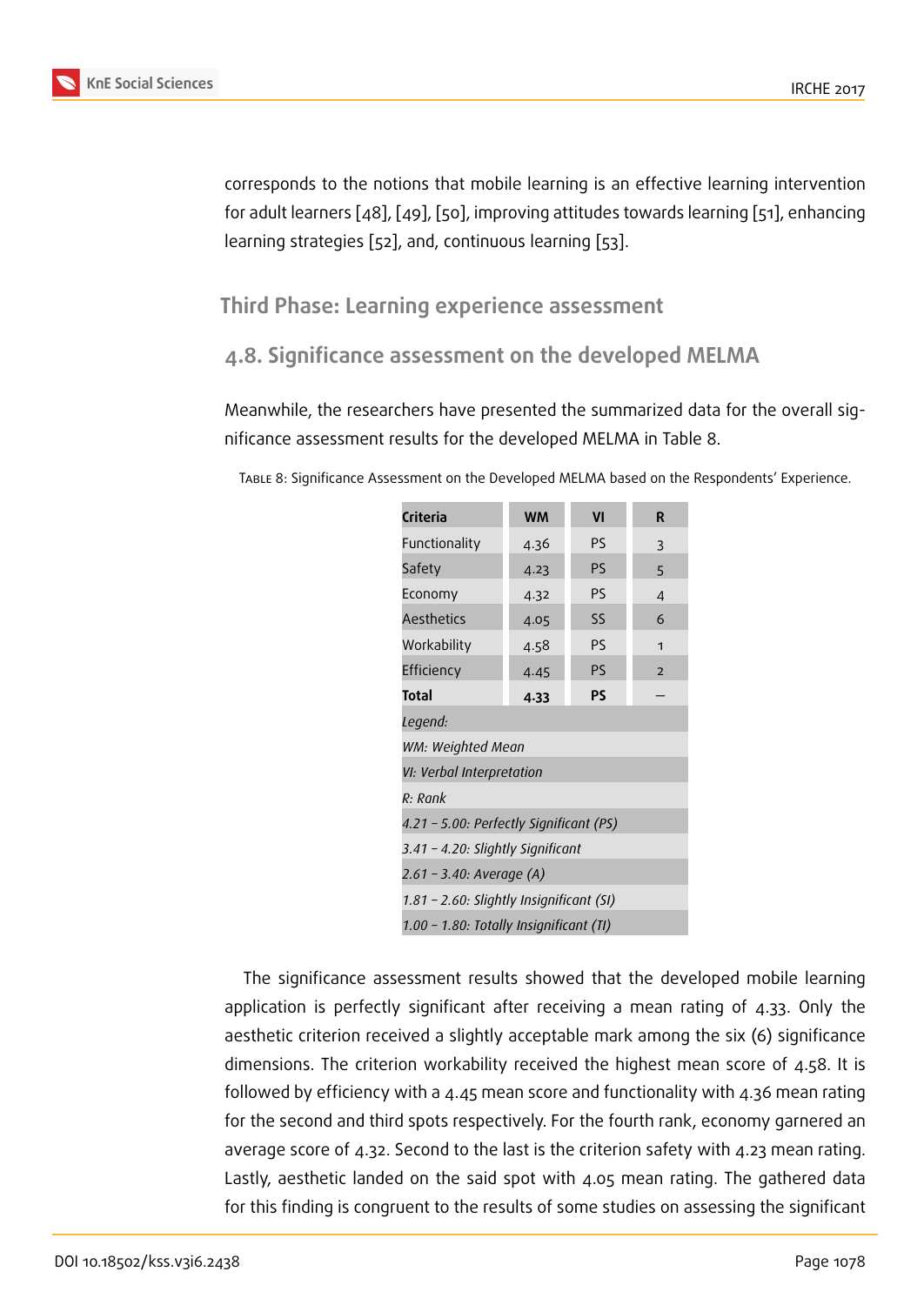quality of a developed learning material [34], [35]. The relevance of the findings of the current undertaking to these literatures have signified that it both received excellent marks on the significance of the product being developed. This also proves that the developed mobile learning enhancemen[t m](#page-22-5)at[eria](#page-23-0)l followed the set standards.

### **4.9. Significant difference among the significance assessment results of the developed MELMA**

To test statistically the difference among the responses of the respondents in relation to the identified six (6) dimensions, the researcher utilized one-way analysis of variance. Moreover, these dimensions are divided into functionality, safety, economy, aesthetics, workability and efficiency. Presented in Table 9 is the result of the statistical testing using cited statistical analysis.

Table 9: Difference Among the Assessment Results on the Significance Assessment of the Developed MELMA.

| <b>Variable</b> | SS   | df | <b>MS</b> | <b>F-Value</b> | <b>F</b> Crit   | <b>Decision</b>                  |
|-----------------|------|----|-----------|----------------|-----------------|----------------------------------|
| Between         | 0.45 | 5  | 0.090     | 2.62           | 2.96            | No.<br>significant<br>difference |
| Within          | 0.48 | 14 | 0.034     |                | $\alpha$ = 0.05 |                                  |
| Total           | 0.93 | 19 |           |                |                 |                                  |

The data presented in Table 9 depicts that the calculated value of *F* at 5 and 14 df does not exceeds the critical value of 2.96 at the  $\alpha$  = 0.05. Therefore, the null hypothesis is accepted and concludes that there is no variation of the responses on the significance assessment among its six (6) criteria. Statistically, it yielded no significant difference. This implies that the research findings received similar observations on how the developed learning material is perceived by its users. However, it still shows that the developed MELMA is of high quality level based from the yielded findings.

### **4.10. Learning experiences of teachers and learners in using MELMA**

To magnify the results of the experiment and significance assessment conducted, the researchers conducted an in-depth interview on the teachers and learners involved in the implementation. Presented in Table 10 is the congregated interview response from the respondents.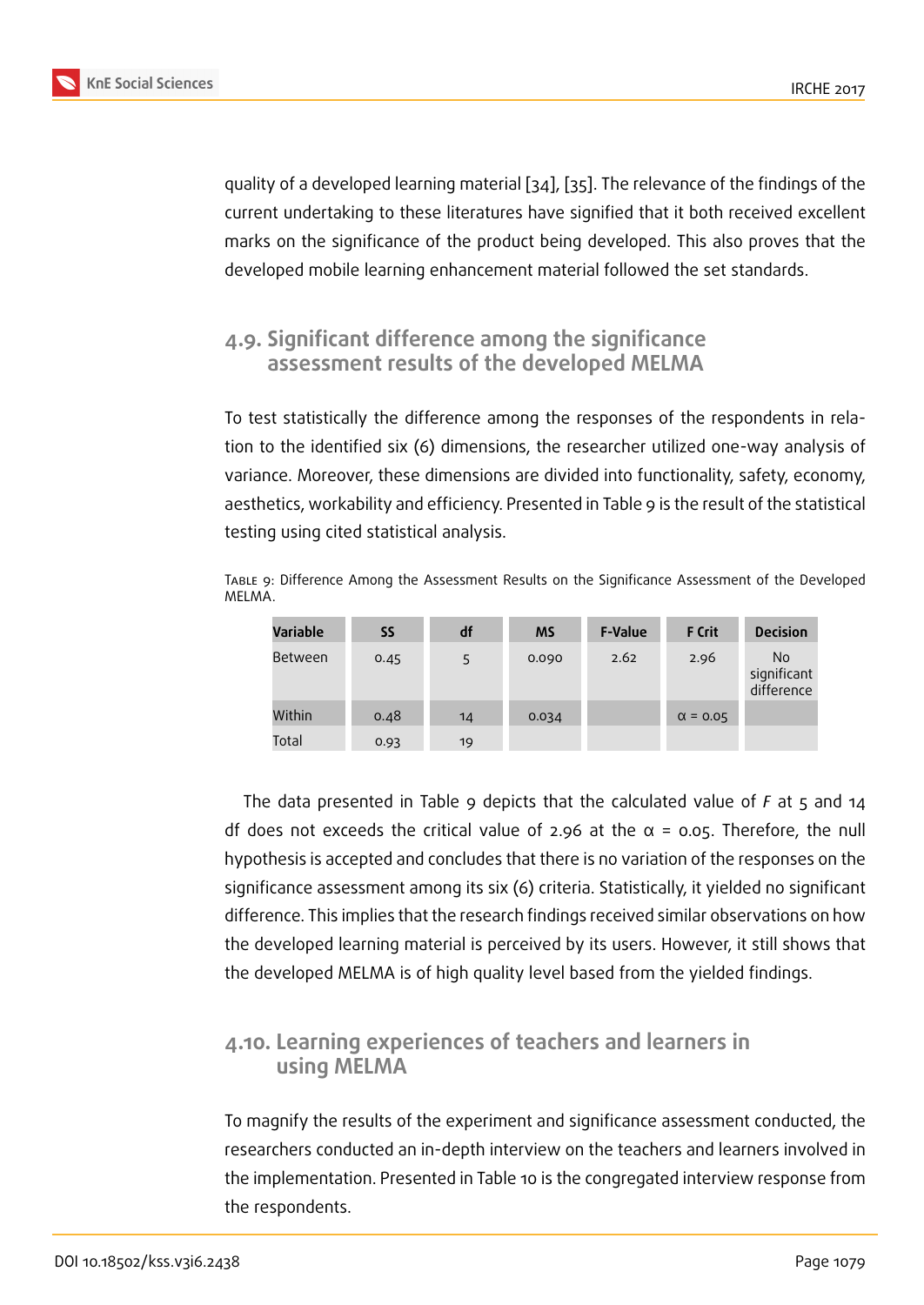| <b>Congregated Response</b>             | F | R              |
|-----------------------------------------|---|----------------|
| Study with peers collaboratively        | 4 | 4.5            |
| Evaluate themselves and their peers     | 3 | 6              |
| Learn with own pace                     | 7 | 1              |
| Responsible for own learning            | 6 | $\overline{z}$ |
| Access information when needed          | 5 | 3              |
| Discover and use own learning<br>styles | Δ | 4.5            |

Table 10: Interview Response from the Respondents on their Learning Experiences in Using MELMA.

There are six (6) general themes gathered by the researchers based on their indepth interviews and document analysis during the implementation phase. Among these, learning in their own pace top the spot with seven (7) responses from the learners. This entails that learners are aided for their own independent and individual learning [54], [55]. It is followed by making them responsible for their own learning. This posits that motivation and interest is triggered upon the utilization of mobile learning materials [55]. For the third spot, accessing information anytime and anywhere takes pla[ce.](#page-24-5) It [re](#page-24-6)sembles that the ease of mobile devices made it easily available for every learner [54]. Other significant information concluded are the studying with peers collabor[ativ](#page-24-6)ely, discovering their own learning styles, and evaluating their own learning and progress.

These findings [are](#page-24-5) also relevant with several research undertakings [54], [55]. Mobile learning has bearing in increasing students' achievement [31]. It also becomes an attractive learning device for education as it provides inputs on its value towards students' use [56]. It has also explored seamless learning by going outsid[e th](#page-24-5)e [con](#page-24-6)finement on time and place [57]. Moreover, their students' positi[ve](#page-22-6) attitudes towards mobile learning has greatly affect their motivation and interest towards greater learning [58]. [Wit](#page-24-7)h mobile learning technology, mobility is a prime platform towards highlighting technology utili[zat](#page-24-8)ion in learning [59]. Significantly, the gathered data corresponds on the general claim and notion that mobile learning has impact in both teaching [and](#page-24-9) learning practices as it transform[s le](#page-24-10)arning according to the needs of both teachers and students [60].

# **5. Conclusion and R[ec](#page-25-0)ommendation**

The developed Mobile-based Enhancement Learning Material for the Accreditation and Equivalency Program (MELMA) achieved an overall evaluation rating of excellent as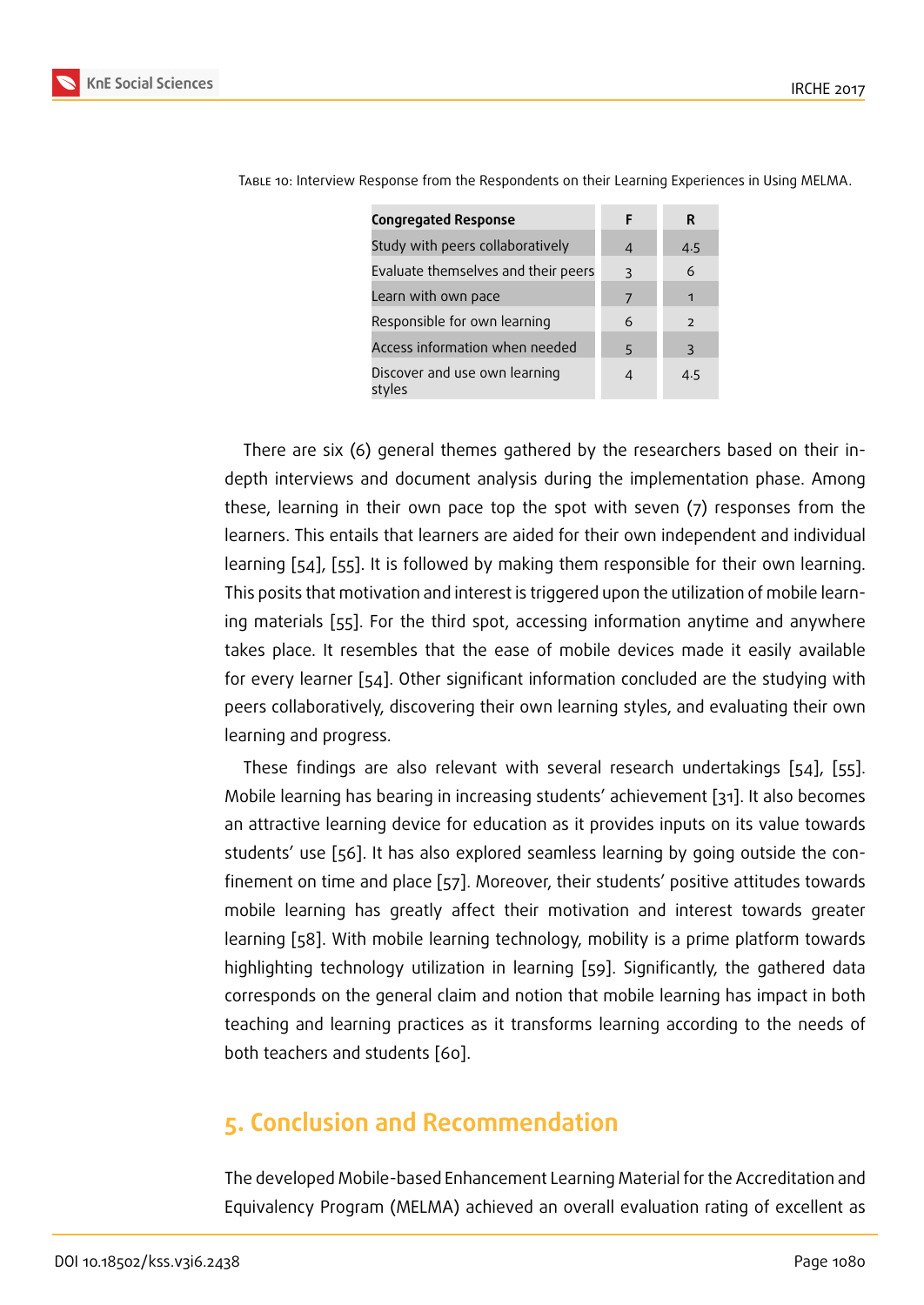

assessed by the validators. Its content quality is perfectly acceptable while its technical and aesthetic qualities both received a slightly acceptable rating. There is no significant difference among the mean scores of the identified criteria for its acceptability level. Suggestions and comments were made by the validators to further improve the developed mobile application.

Moreover, the utilization of the developed mobile application yielded positive results as used by the learners. It showed that the learners who underwent learning intervention from MELMA have scored high and performed significantly compared to those under modular instruction.

The respondents also revealed that the developed material is relevant to their needs as it received a perfectly significant rating in terms of its functionality, safety, aesthetics, economy, workability and efficiency. Further, the respondents for the significance assessment phase revealed that there is no variation on their given responses.

It is highly recommended by the researchers for the full implementation of MELMA in its community learning centers (CLCs) capable of holding mobile learning, capacitating its teachers and learners towards its full implementation, and creating implementation guidelines for its effective delivery.

# **Author's Note**

Rejulios M. Villenes is currently the Education Program Specialist II of the Curriculum Implementation Division of DepEd Division of Quezon. He also teaches research subjects in the field of industrial technology at Technological University of the Philippines Lopez Extension Campus. As an associate member of the National Research Council of the Philippines, he is a certified researcher in the fields of alternative learning and its management & supervision. Moreover, he is assigned as a director for research of the Teacher-Researchers' Association of DepEd Quezon, Inc. and a Doctor of Philosophy Student of Southern Luzon State University.

Ma.Lyn Igliane-Villenes is a Teacher III of Lopez West District of DepEd Division of Quezon. She holds a Master's Degree in Educational Management. In 2010, she placed  $9<sup>th</sup>$  at the Licensure Examination for Teachers (LET). She has also taught several professional education courses, including Alternative Education, at Philippine Normal University South Luzon.

Anne Marie R. Alcaraz is a Teacher I of Lopez West District of DepEd Division of Quezon. Currently, she is taking up her Master's Degree at the Open University System of Polytechnic University of the Philippines. Aside from her regular teaching position,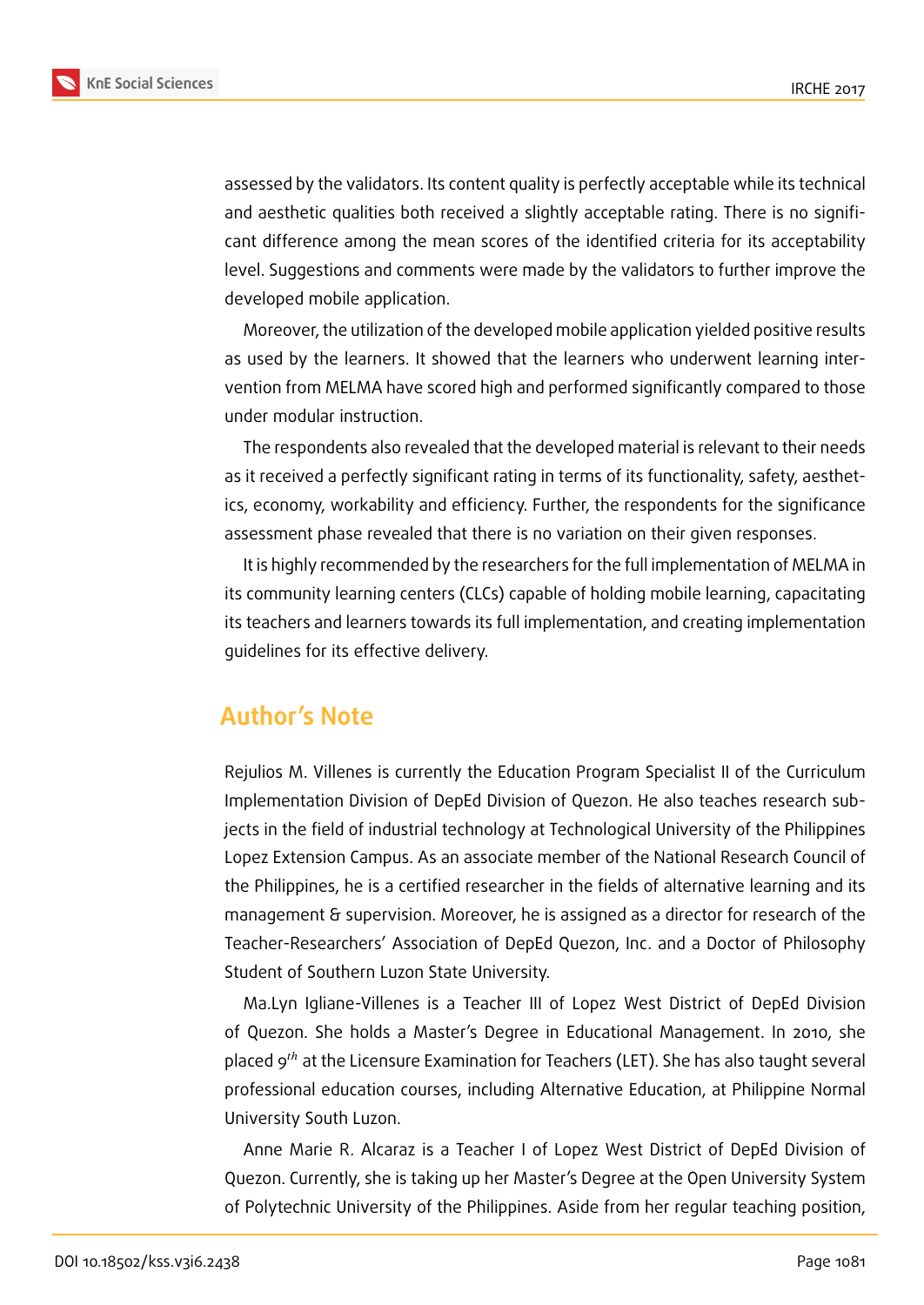



she is the most active volunteer learning facilitator of Alternative Learning System teaching literacy and skills training programs to the out-of-school children, youth and adults in Lopez and Calauag in Quezon Province.

The researchers acknowledge the following persons and offices on the support for this study: (1) DepEd Division of Quezon, Schools Division Superintendent Dr. Merthel M. Evardome, CESO VI, Assistant Schools Division Superintendents Dr. Gerlie M. Ilagan and Ms. Nadine C. Celindro, and Education Program Supervisor Ms. Asuncion C. Ilao; (2) Provincial Government of Quezon, Governor David C. Suarez, and the Offices of the Provincial Treasurer and Accountant; (3) Lopez West District of DepEd Quezon, Public Schools District Supervisor Mr. Faustino V. Parro; (4) Philippine Normal University South Luzon, Executive Director Dr. Marites C. Geronimo, Dean Dr. Agnes S. Reyes, Dr. Roel V. Avila, and Prof. Arnel J. De Los Reyes; and, (5) ALS Learners and Teachers involved in this study.

The researchers' can be reached at rejville10@yahoo.com.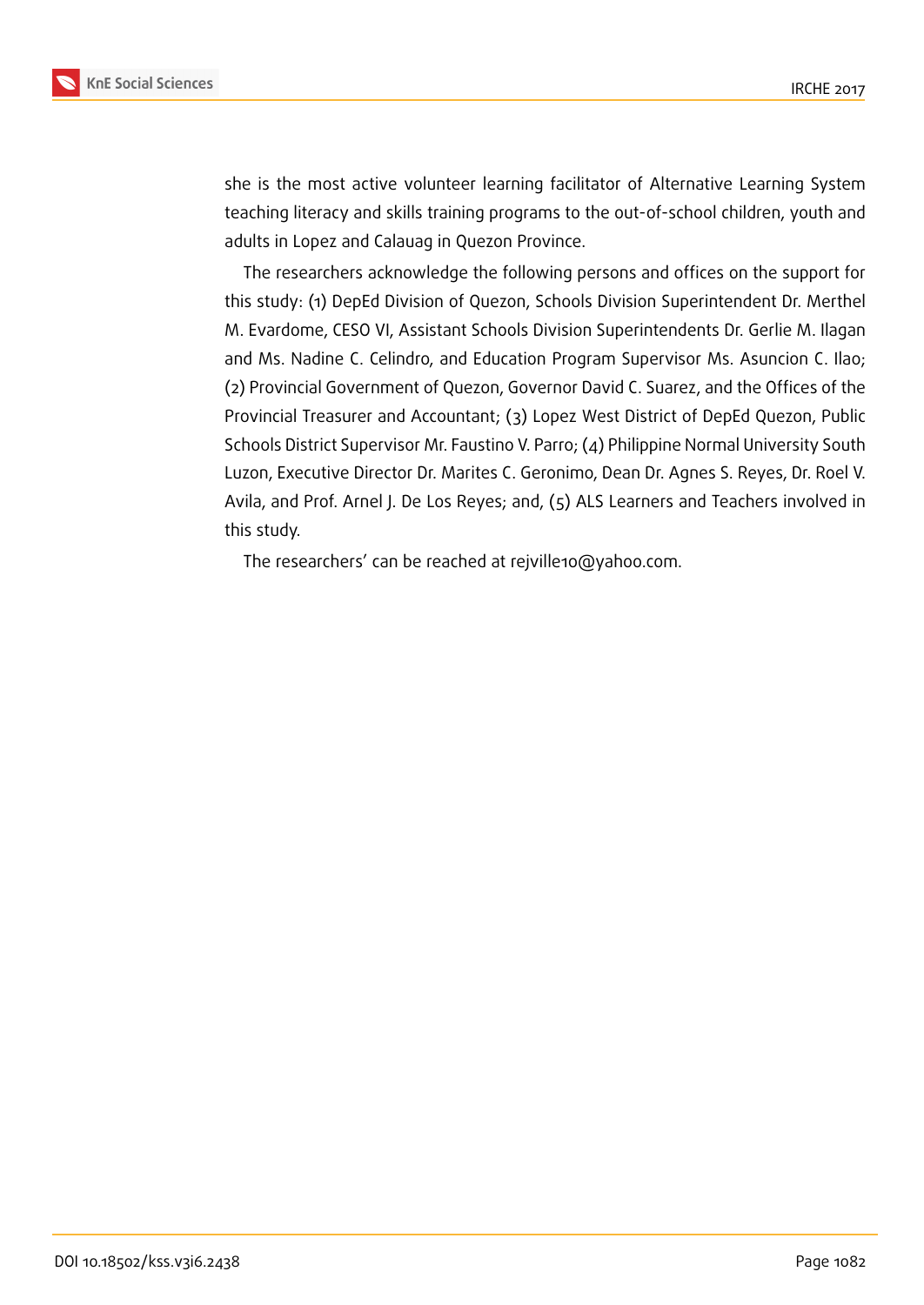



# **Appendix**



**Figure** 1: Screenshots of the Developed MELMA *Left to Right: (1) App ID and Logo; (2) Welcome Page; (3) Log-In Page; (4) Major Pages/Tabs; (5) Content Page for Question; and, (6) Content Page for Sample Rationalization*.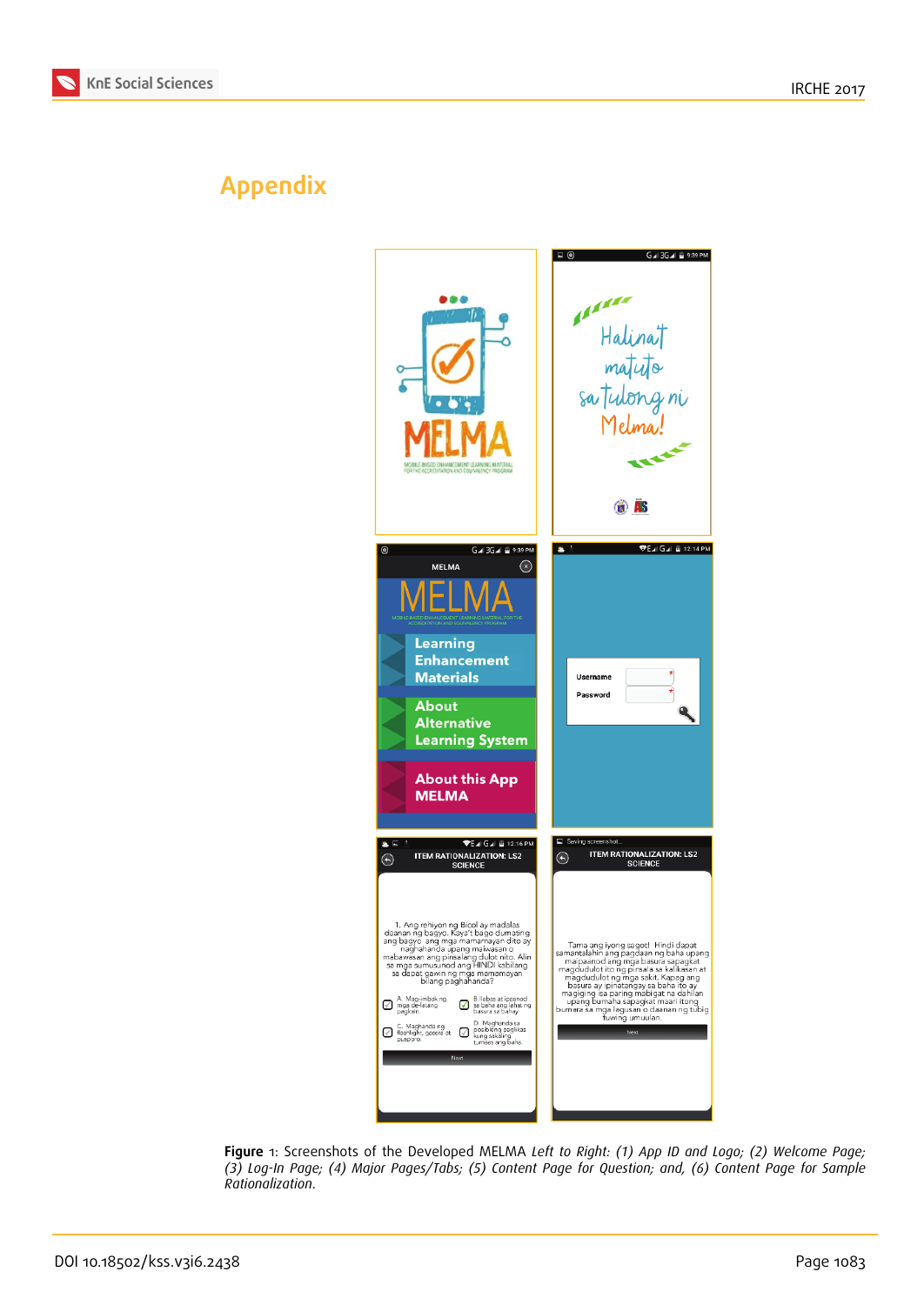# **References**

- [1] Wong, L. H., Milrad, M., & Specht, M. (2014). *Seamless learning in the age of mobile connectivity.* Gateway East, Singapore: Springer Singapore.
- <span id="page-20-0"></span>[2] Sung, Y. T., Chang, K. E., & Liu, T. C. (2016). The effects of integrating mobile devices with teaching and learning on students' learning performance: A metaanalysis and research synthesis. *Computers & Education, 94,* 252-275. doi: https: //doi.org/10.1016/j.compedu.2015.11.008
- <span id="page-20-1"></span>[3] Mobl21. (2016). *Mobile learning basics*. Fremont, California: Mobile Learning [Made](https://doi.org/10.1016/j.compedu.2015.11.008) [Easy. Retrieved on March 10, 2017 fro](https://doi.org/10.1016/j.compedu.2015.11.008)m http://www.mobl21.com/Basics\_Of\_ Mobile\_Learning.pdf
- <span id="page-20-2"></span>[4] United Nations Educational, Scientific and C[ultural Organization \(UNESCO\). \(2013\).](http://www.mobl21.com/Basics_Of_Mobile_Learning.pdf) *[UNESCO policy guidelin](http://www.mobl21.com/Basics_Of_Mobile_Learning.pdf)es for mobile learning.* Paris, France: UNESCO.
- <span id="page-20-3"></span>[5] Sarrab, M., Elgamel, L., &Aldabbas, H. (2012). Mobile learning (m-learning) and educational environments. *International Journal of Distributed and Parallel Systems, 3*(4), 31-38. doi: 10.5121/ijdps.2012.3404
- <span id="page-20-4"></span>[6] Cresente, M. L. &Lee, D. (2011). Critical issues of m-learning: Design models, adoption processes, and future trends. *Journal of the Chinese Institute of Industrial Engineers, 28*(2), 111-123.
- <span id="page-20-5"></span>[7] Elias, T. (2011). Universal instructional design principles for mobile learning. *International Review of Research in Open and Distance Learning, 12*(2), 143-156.
- <span id="page-20-6"></span>[8] Hylen, J. (2015). *Mobile learning and social media in adult learning: Literature review prepared for the ET working group on adult learning*. Brussels, Belgium: European Commission (EU) Directorate-General For Employment, Social Affairs and Inclusion.
- <span id="page-20-7"></span>[9] Looi, C., So, H., Toh, Y., & Chen, W. (2011). The Singapore experience: Synergy of national policy, classroom practice and design research. *International Journal of Computer Supported Collaborative Learning, 6*(1), 9-37.
- <span id="page-20-8"></span>[10] *1987 Philippine Constitution. Article XIV, section 12.* Accessed on June 16, 2017 from http://www.gov.ph/constitutions/ the-1987-constitution-of-the-republic-of-the-philippines/ the-1987-constitution-of-the-republic-of-the-philippines-article-xiv/
- <span id="page-20-10"></span><span id="page-20-9"></span>[11] [National Education for All Committee \(NEAC\). \(2009\).](http://www.gov.ph/constitutions/the-1987-constitution-of-the-republic-of-the-philippines/the-1987-constitution-of-the-republic-of-the-philippines-article-xiv/) *[Philippine Education For](http://www.gov.ph/constitutions/the-1987-constitution-of-the-republic-of-the-philippines/the-1987-constitution-of-the-republic-of-the-philippines-article-xiv/) [All 2015: Implementation and challenges.](http://www.gov.ph/constitutions/the-1987-constitution-of-the-republic-of-the-philippines/the-1987-constitution-of-the-republic-of-the-philippines-article-xiv/)* Pasig City, Philippines: Department of Education and National EFA Committee.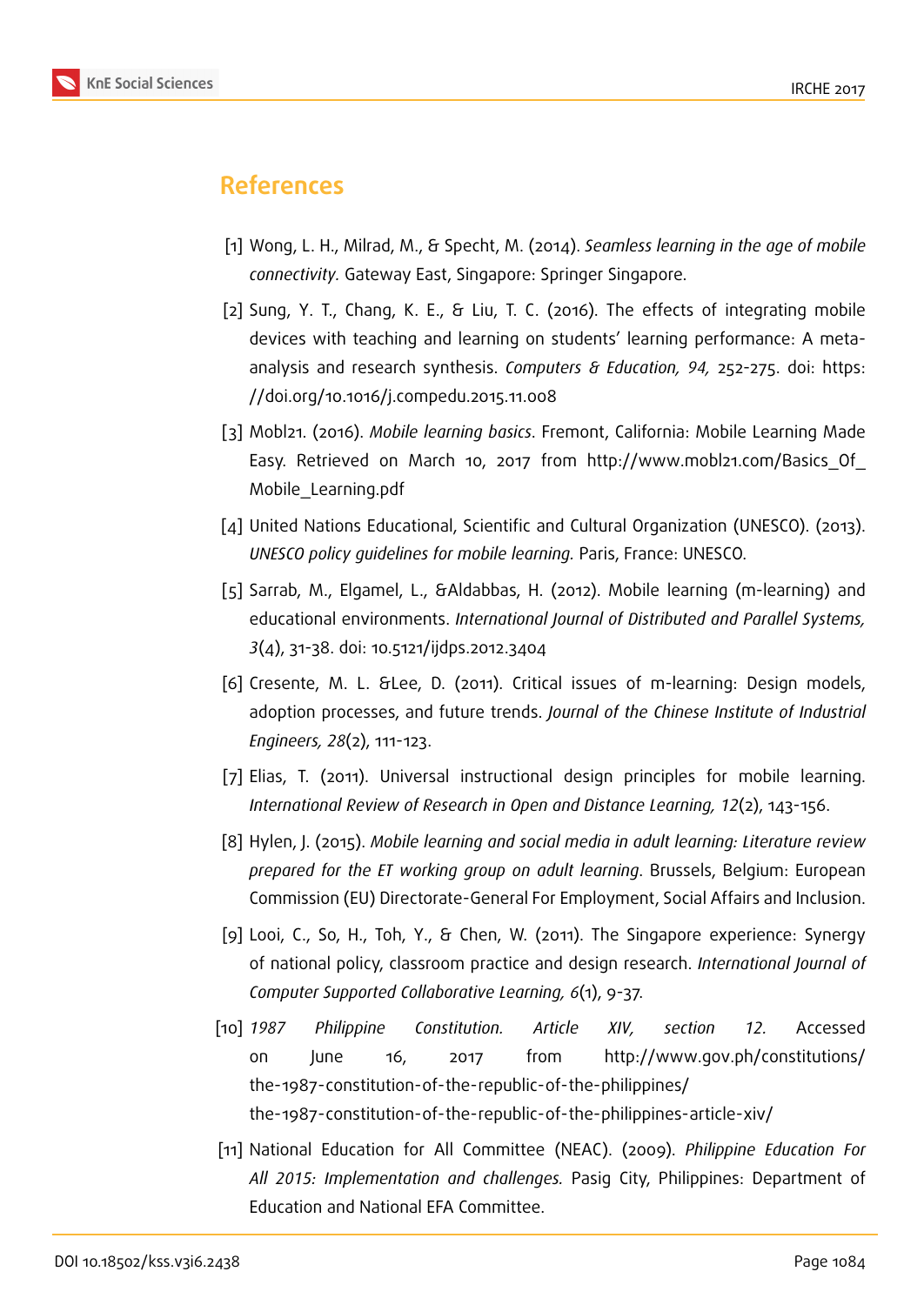

- <span id="page-21-0"></span>[12] Luistro, A. A. (2014). Foreword. In National Education For All Committee. *Philippine Education For All 2015 plan of action: An assessment of progress made in achieving EFA goals.* Pasig City, Philippines: Department of Education and National EFA Committee.
- <span id="page-21-1"></span>[13] Villenes, R. M., Saron, J. R., Buenafe, A. A., Manongsong, M. C. J., Coronado, A. P., Grobador, M. M., Laurora, F. F. R., Agunias, A. R., & Deza, G. E. (2016). *The ethnography of program implementation of Alternative Learning System (ALS) in the division of Quezon: Input for instructional supervision.* Proceedings of the 1 International Research Conference on Teacher Education and Indigenous Peoples Education, 2016, Tuguegarao City, Philippines.
- <span id="page-21-2"></span>[14] Villenes, R. M. (2017). Development of eLearning Material for the Enhanced Learning Session (eLM-ELS) of ALS Lopez West: A Proposed Supplementary Tool for the Accreditation & Equivalency (A&E) Program. *The Quezonian Educators, 4*(1), 237-250.
- <span id="page-21-3"></span>[15] Villenes, R. M. (2014). Non-passers' reasons for failing the Accreditation & Equivalency (A&E) Examination: Basis for enriched intervention and enhanced instruction. *The Quezonian Educators,* 1(1), 243-254.
- <span id="page-21-4"></span>[16] Deriquito, M. & Domingo, Z. (2012). *Mobile learning in Asia: Exploring potential of mobile technologies to support teachers and improve practice*. Paris, France: United Nations Educational, Scientific and Cultural Organization (UNESCO).
- <span id="page-21-5"></span>[17] Ramos, A. J. & Trinona, J. P. (2009). Mobile technology in nonformal distance education. In J. Baggaley & T. Belawati (Eds.), *Distance Education Technology in Asia*. Lahore, Pakistan: University of Pakistan.
- <span id="page-21-6"></span>[18] Ramos, A. J. (2008). *Final report for sub-project 2, Project MIND: The viability of mobile SMS technologies for non-formal distance learning in Asia.* Manila, Philippines: Molave Development Foundation, Inc.
- <span id="page-21-7"></span>[19] Ramos, A. J. O., Librero, F., Trinona, J. P., & Ranga, A. I. (2007). *Using a ubiquitous technology for m-Learning in Asia: Project MIND in the Philippines.* Proceedings at the 2<sup>nd</sup> International Conference on e-Learning (ICEL), New York, New York.
- <span id="page-21-8"></span>[20] Chiong, C. & Shuler, C. (2010). *Learning: Is there an app for that? Investigations of young children's usage and learning with mobile devices and apps.* New York, New York: The Joan Ganz Cooney Center.
- <span id="page-21-9"></span>[21] Godwin-Jones, R. (2011). Emerging technologies: Mobile apps for language learning. *Language Learning & Technology, 11*(15), 2-11.
- <span id="page-21-10"></span>[22] Creswell, J. W. (2014). *Research design: Qualitative, quantitative, and mixed method* approaches. (4<sup>th</sup> ed.). Thousand Oaks, California: SAGE Publications, Inc.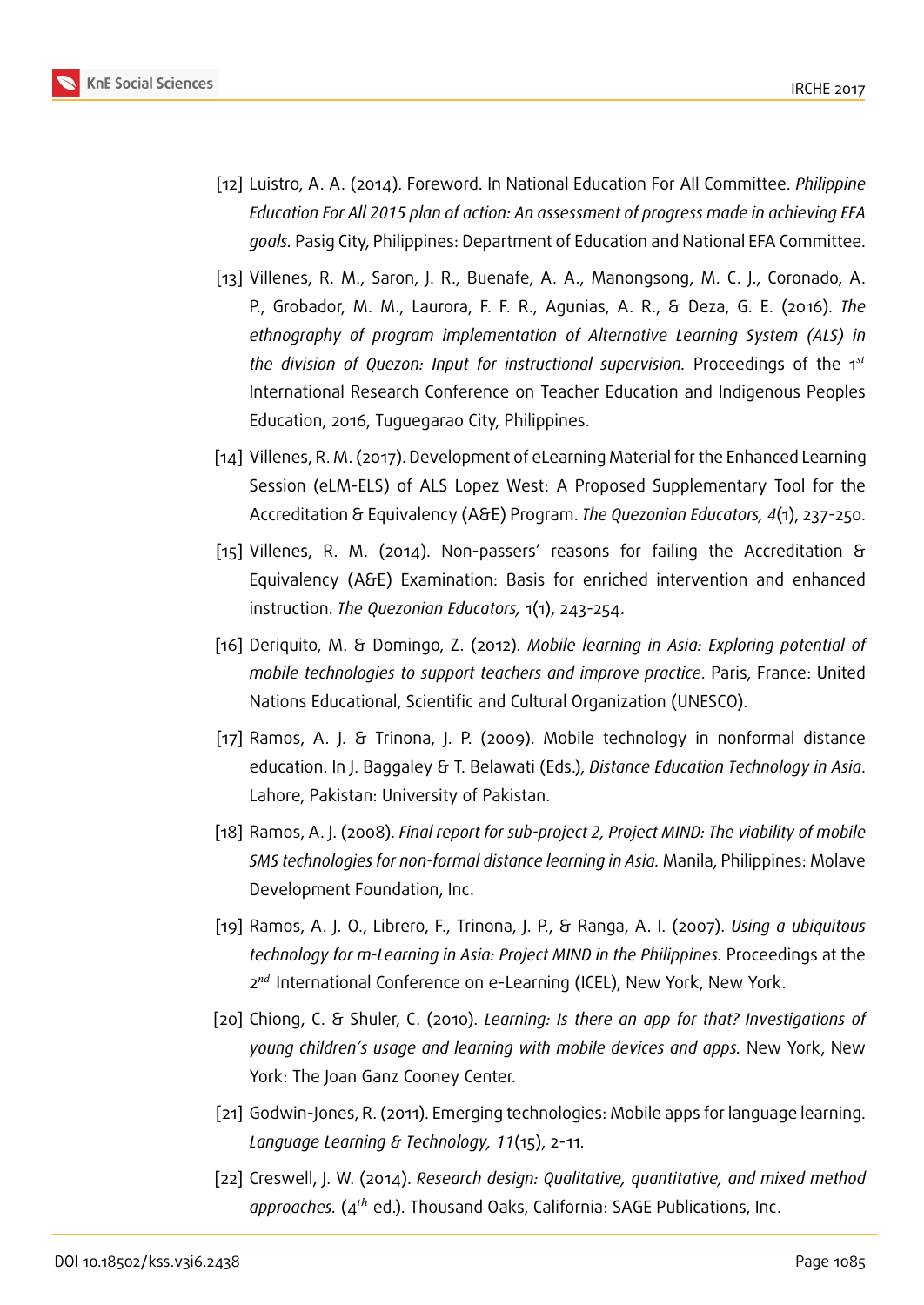

- <span id="page-22-0"></span>[23] Gay, L. R., Mills, G. E., & Airasian, P. W. (2012). *Educational research: Competencies* for analysis and applications. (10<sup>th</sup> ed.). Upper Saddle River, New Jersey: Pearson Education, Inc.
- [24] Creswell, J. W., & Plano Clark, V. L. (2011). Designing and conducting mixed methods research (2nd ed.). Thousand Oaks, California: SAGE Publications, Inc.
- [25] Subedi, D. (2016). Explanatory sequential mixed method design as the third research community of knowledge claim*. American Journal of Educational Research, 4*(7), 570- 577. doi: 10.12691/education-4-7-10
- <span id="page-22-1"></span>[26] Villenes, R. M. (2015). Introducing collaborative action in the implementation of Alternative Learning System (ALS) programs and projects in Lopez West: Towards reforming conventional practices to responsive education services. *The Quezonian Educators, 2*(1), 217–242.
- <span id="page-22-2"></span>[27] Tashakkori, A. & Teddlie, C. (Eds). (2003). *Handbook of Mixed Methods in Social & Behavioral Research*. Thousand Oaks, California: SAGE Publications, Inc.
- <span id="page-22-3"></span>[28] Cameron, R. (2009). A sequential mixed model research design: Design, analytical and display issues. *International Journal of Multiple Research Approaches, 3*(2), 140- 152.
- <span id="page-22-4"></span>[29] Teddlie, C. & Tashakkori, A. (2006). A general typology of research designs featuring mixed methods. *Research in the Schools, 13*(1), 12-28.
- [30] Papa, A. J. (2016). *Development and validation of computer-aided instruction (CAI) for thesis/ dissertation writing: A tool for enhancing the graduate studies program of PNU South Luzon*. Unpublished Master's Thesis, Philippine Normal University South Luzon, Lopez, Quezon.
- <span id="page-22-6"></span>[31] Elfeky, A. I. M., Masadeh, T. S. Y. (2016). The effect of mobile learning on students' achievement and conversational skills. *International Journal of Higher Education, 5*(3), 20-31. doi: 10.5430/ijhe.v5n3p20
- [32] Martin, F. & Ertzberg, J. (2013). Here and now mobile learning: An experimental study on the use of mobile technology. *Computers & Education, 68*, 76-85.
- [33] Seyhan, B. C. (2015). *The effect of reflective thinking strategies used in teaching of the subject of neural system on undergraduates' academic achievement and knowledge permanence*. Conference Proceedings of the International Conference The Future of Education 2015 ( $5<sup>th</sup>$  ed.), florence, Italy.
- <span id="page-22-5"></span>[34] Villenes, R. M., Dellosa, M. C. C., & Papa, A. J. (2015). *Development of a multipurpose welding table for Informal Education (InfEd) program in Shielded Metal Arc Welding (SMAW) of ALS Lopez West.* Conference Proceedings of the 3rd International Research Conference on Higher Education (IRCHE) 2015, Olongapo City, Philippines.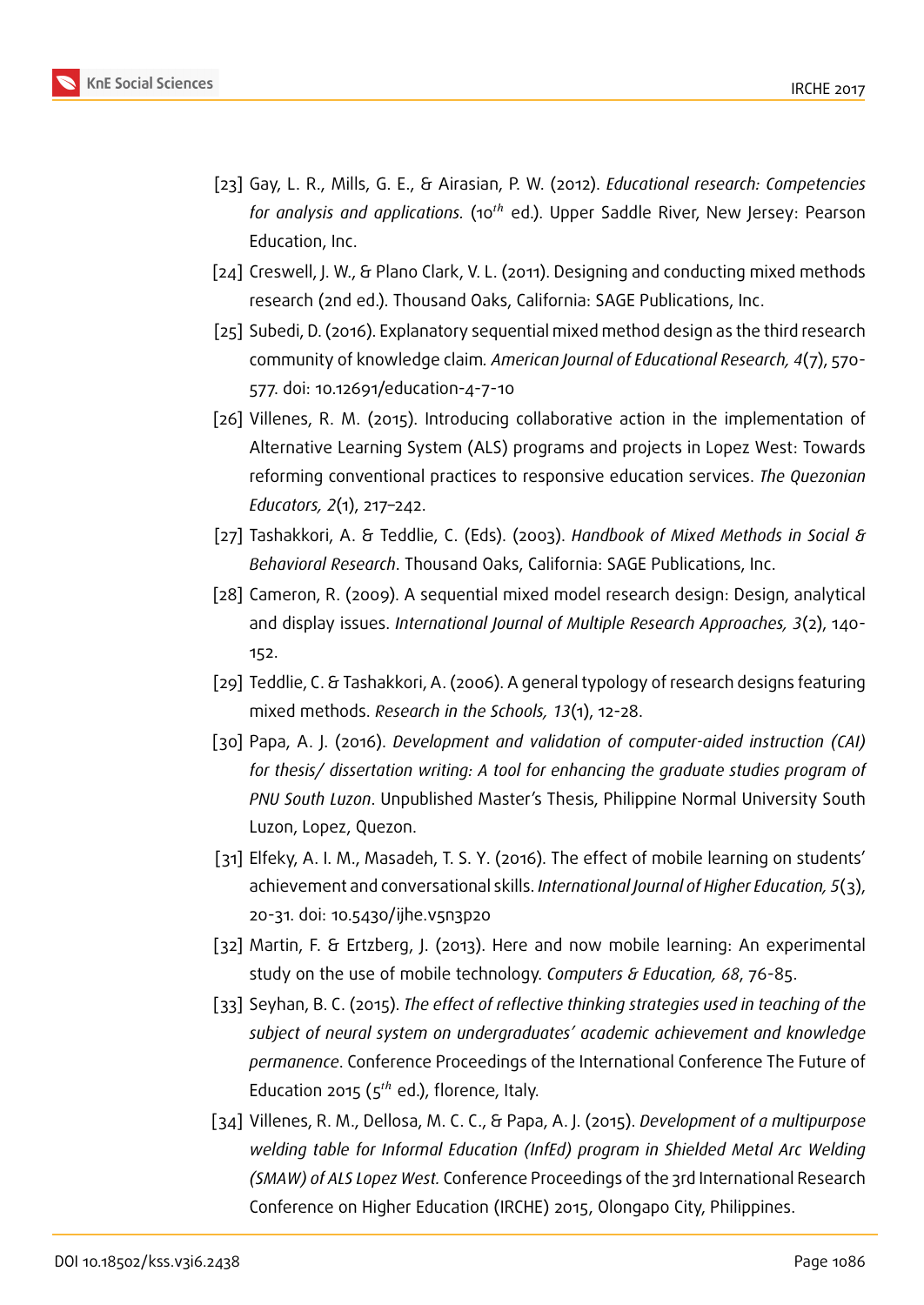

- <span id="page-23-0"></span>[35] Dellosa, M. C. C. (2016). *Development of a multipurpose welding table*. Unpublished Master's Thesis, Technological University of the Philippines Manila, Manila, Philippines.
- <span id="page-23-1"></span>[36] Division Memorandum No. 91, s. 2016. *Reminders for the Conduct of the Accreditation and Equivalency (A&E) Test and Related Activities.*
- <span id="page-23-2"></span>[37] Division Memorandum No. 255, s. 2015. *Division Workshop on the Completion and Finalization of ALS A&E Supplementary Learning Materials*.
- <span id="page-23-3"></span>[38] El-Hussein, M. O. M. & Cronje, J. C. (2010). Defining mobile learning in the higher education landscape. *Educational Technology & Society, 13*(3), 12-21.
- <span id="page-23-4"></span>[39] Garg, A. & Kadle, A. (2012). *mLearning: A quick start guide*. Maharashtra, India: Upside Learning.
- <span id="page-23-5"></span>[40] Anonson, J. & Walker, M. E. (2013). The design, development and evaluation of a self-instructional module for nursing practice standards. *Open Journal of Nursing, 3*(1), 539-544.
- <span id="page-23-6"></span>[41] Kaewkiriya, T. (2013). A design and development of e-learning content for multimedia technology using multimedia game. *International Journal of Software Engineering & Applications, 4*(6), 61-69.
- <span id="page-23-7"></span>[42] Parsons, D., Ryu, H., & Cranshaw, M. (2007). A design requirements framework for mobile learning environments. *Journal of Computers, 2*(4), 1-8.
- <span id="page-23-8"></span>[43] Macarandang, M. A. (2009). Evaluation of a proposed set of modules in Principles and Methods of Teaching*. E-International Scientific Research Journal, 1*(1), 1-24.
- <span id="page-23-9"></span>[44] Farley, H., Murphy, A., & Rees, S. (2013). *Revisiting the definition of mobile learning.* Conference Proceeding of the Electric Dreams:  $30<sup>th</sup>$  Ascilite Conference 2013, Macquarie University, Sydney, Australia.
- <span id="page-23-10"></span>[45] MacAllen, M. S. (2007). *Development of computer-based activities in teaching early grades students: Inputs, effects and outcomes*. Conference Proceedings of the Conference of Early Grade School Teachers and Administrators, Denver, Colorado.
- <span id="page-23-11"></span>[46] Craib, D. & Imbesi, L. (2014). *Enhancing visual meaning: Measuring visual communication design effectiveness.* In Y. K. Lim, K. Niedderer, J. Redström, E. Stolterman, & A. Valtonen. (Eds.). Proceedings of Design Research Society (DRS) 2014: Design's Big Debates. Umea, Sweden: Umea Institute of Design, Umea University.
- [47] Tayebi, S. S. (2010). *The effectiveness of design elements like picture, text and color in aesthetic products advertisement.* Unpublished Master's Thesis, Jonkoping University Foundation, Jonkoping, Sweden.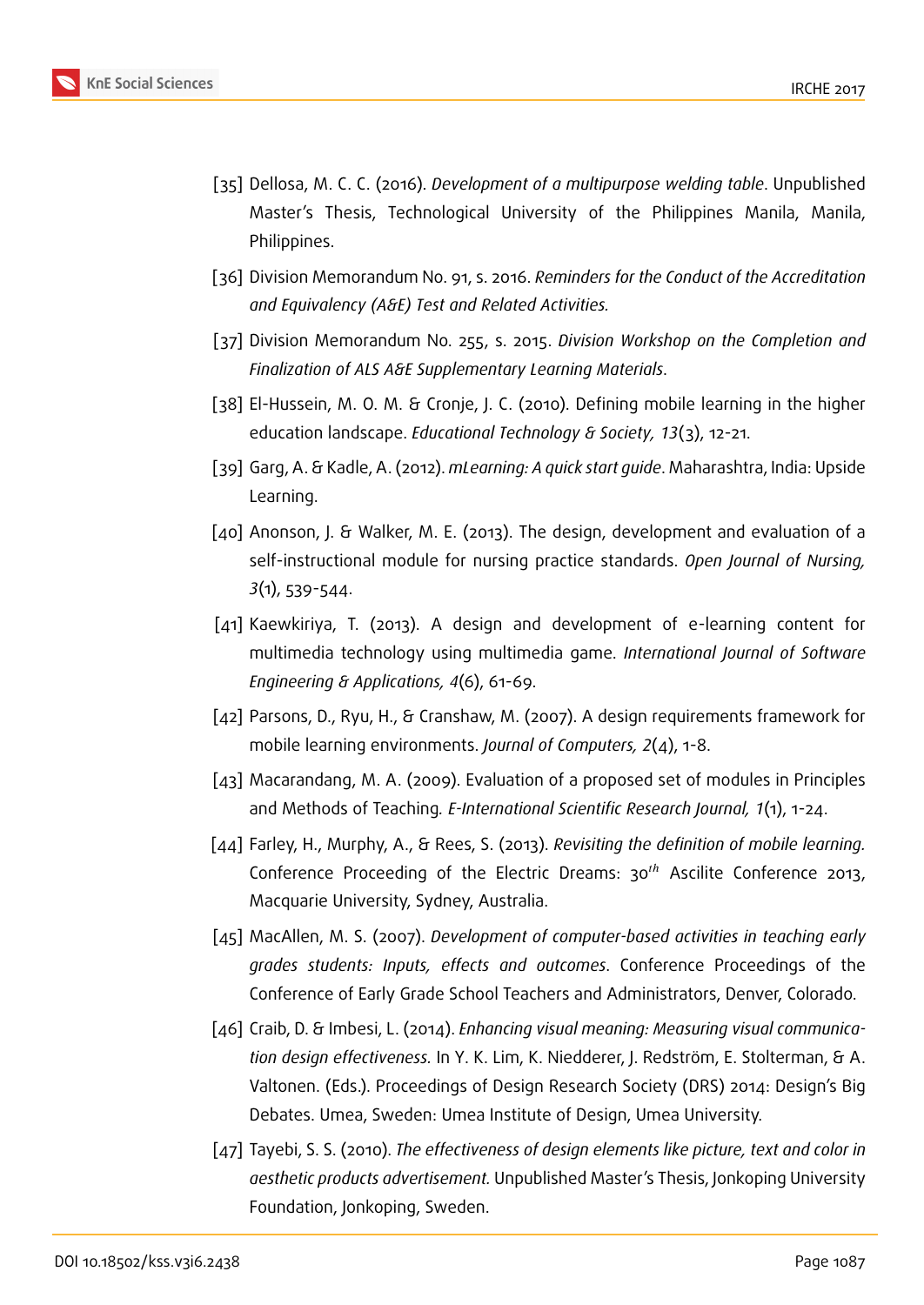

- <span id="page-24-0"></span>[48] Hashim, K. F., Tan, F. B., & Rashid, A. (2014). Adult learners' intention to adopt mobile learning: A motivational perspective. *British Journal of Educational Technology, 46*(2), 381-390. doi: 10.1111/bjet.12148
- <span id="page-24-1"></span>[49] Hu, Z. (2013). Vocabulary learning assisted by mobile phones: Perceptions of Chinese adult learners. *Journal of Cambridge Studies, 8*(1), 139-154.
- <span id="page-24-2"></span>[50] AlTameemy, F. (2017). Mobile phones for teaching and learning: Implementation and students' and teachers' attitudes. *Journal of Educational Technology Systems, 45*(3), 436-451. doi: 10.1177/0047239516659754
- [51] Wardaszko, M. & Podgorski, B. (2017). Mobile learning game effectiveness in cognitive learning by adults: A comparative study. *Simulation: Special Section on Medical Modeling and Simulation, 48*(4), 435-454. doi: 10.12973/eurasia.2016.1556a
- <span id="page-24-3"></span>[52] Jeng, Y. L., Wu, T. T., Huang, Y. M., Tan, Q., & Yang, S. J. H. (2010). The add-on impact of mobile applications in learning strategies: A review study. *Educational Technology & Society, 13*(3), 3-11.
- <span id="page-24-4"></span>[53] Wu, W. C. & Perng, Y. H. (2016). Research on the correlations among mobile learning perception, study habits, and continuous learning. *Eurasia Journal of Mathematics, Science and Technology Education, 12*(6), 1665-1673. doi: 10.12973/eurasia.2016.1556a
- <span id="page-24-5"></span>[54] Ozdamli, F. & Cavus, N. (2011). Basic elements and characteristics of mobile learning. *Procedia – Social and Behavioral Sciences, 28,* 937-942. doi: 10.1016/j.sbspro.2011.11.173
- <span id="page-24-6"></span>[55] Alhajri, R. (2016). Prospects and challenges of mobile learning implementation: A case study. *Journal of Information Technology & Software Engineering, 6*(5), 1-8. doi: 10.4172/2165-7866.1000189
- <span id="page-24-7"></span>[56] Baran, E. (2014). A review of research on mobile learning in teacher education. *Educational Technology & Society, 17*(4), 17-32.
- <span id="page-24-8"></span>[57] Mac Callum, K. & Jeffrey, L. (2013). The influence of students' ICT skills and their adoption of mobile learning. *Australasian Journal of Education Technology, 29*(3), 303- 314. doi: 10.14742/ajet.298
- <span id="page-24-9"></span>[58] Ada, M. B., Stansfield, M., & Baxter, G. (2017). Using mobile learning and social media to enhance learner feedback: Some empirical evidence. *Journal of Applied Research in Higher Education, 9*(1), 70-90. doi: 10.1108/JARHE-07-2015-0060
- <span id="page-24-10"></span>[59] Diaz, J. C. T., Moro, A. I., & Carrion, P. V. T. (2015). Mobile learning: perspectives. *RUSC. Universities and Knowledge Society Journal, 12*(1), 38-49. doi: 10.7238/rusc.v12i1.1944\